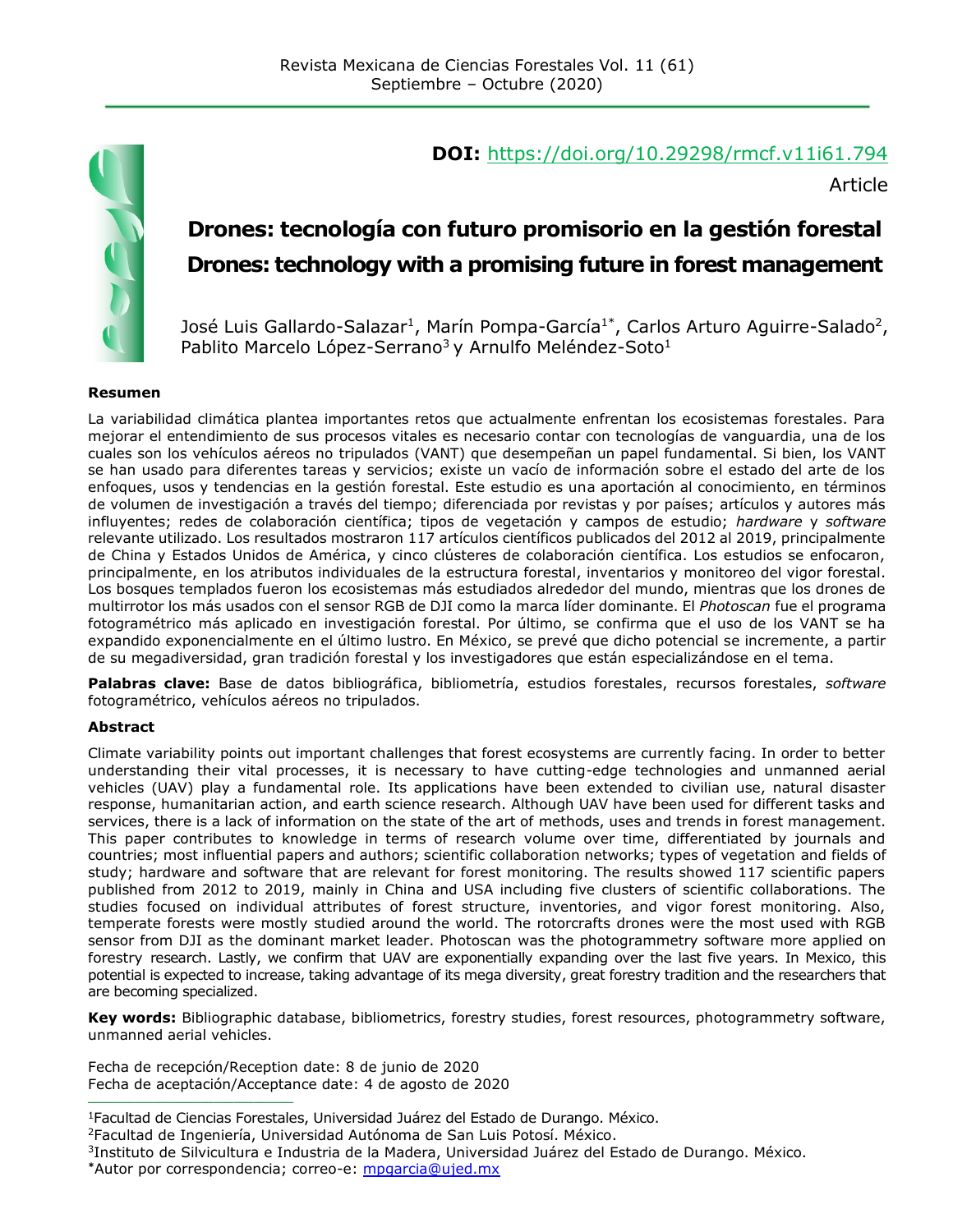# **Introduction**

The effects of climate variability in forest ecosystems and the plasticity capacities of vegetation confer the need to monitor the ecological processes that occur there. For example, climate change through extreme and continuous variations has impacted on the biogeography of vegetation (Ackerly *et al*., 2010), phenological variations (Piao *et al*., 2019), signs of decay (Gustafson and Sturtevant, 2013) and changes in productivity rates (García-Valdés *et al.,* 2020). These consequences of vulnerability highlight the need to generate higher quality information and knowledge that improve the understanding of the ecological mechanisms faced by plants.

In recent years, the scientific community has undertaken various efforts focused on contributing to the development of forest science in this field. A notable example is the application of remote sensors linked to dendroecological variables to explain changes in forest growth (Babst *et al.*, 2018; Vicente-Serrano *et al.*, 2016). Thus, in the search to refine knowledge at spatial scales of greater resolution and precision, the scientific literature records a vertiginous development in technologies such as UAVs (Unmanned Aerial Vehicles), UAVs (Unmanned Aerial Vehicle, for its acronym in English), RPAS (Remotely Piloted Aircraft System, for its acronym in English), or commonly called drones (ICAO, 2011). Colomina and Molina (2014) define them as complete systems that integrate: the unmanned aerial vehicle, the ground control station and the communication data link. In addition to this, for photogrammetry and remote sensing applications, these platforms must be accompanied by visible band, near infrared, multispectral, hyperspectral, thermal, laser or synthetic aperture radar cameras.

However, despite its increasing use (Salamí *et al.,* 2014; Yao *et al.,* 2019), there are still gaps in information on the situation, trends and areas of opportunity for application in forest studies. Furthermore, the flexibility, dynamism and diversity of these geospatial technologies make their continuous study imperative (Beloev, 2016). Consequently, documenting and systematizing the state of the art on the main approaches, uses and trends of UAV in forest scientific studies would contribute to enhance the scope of some lines of specialized research using this platform (Gambella *et al.,* 2016).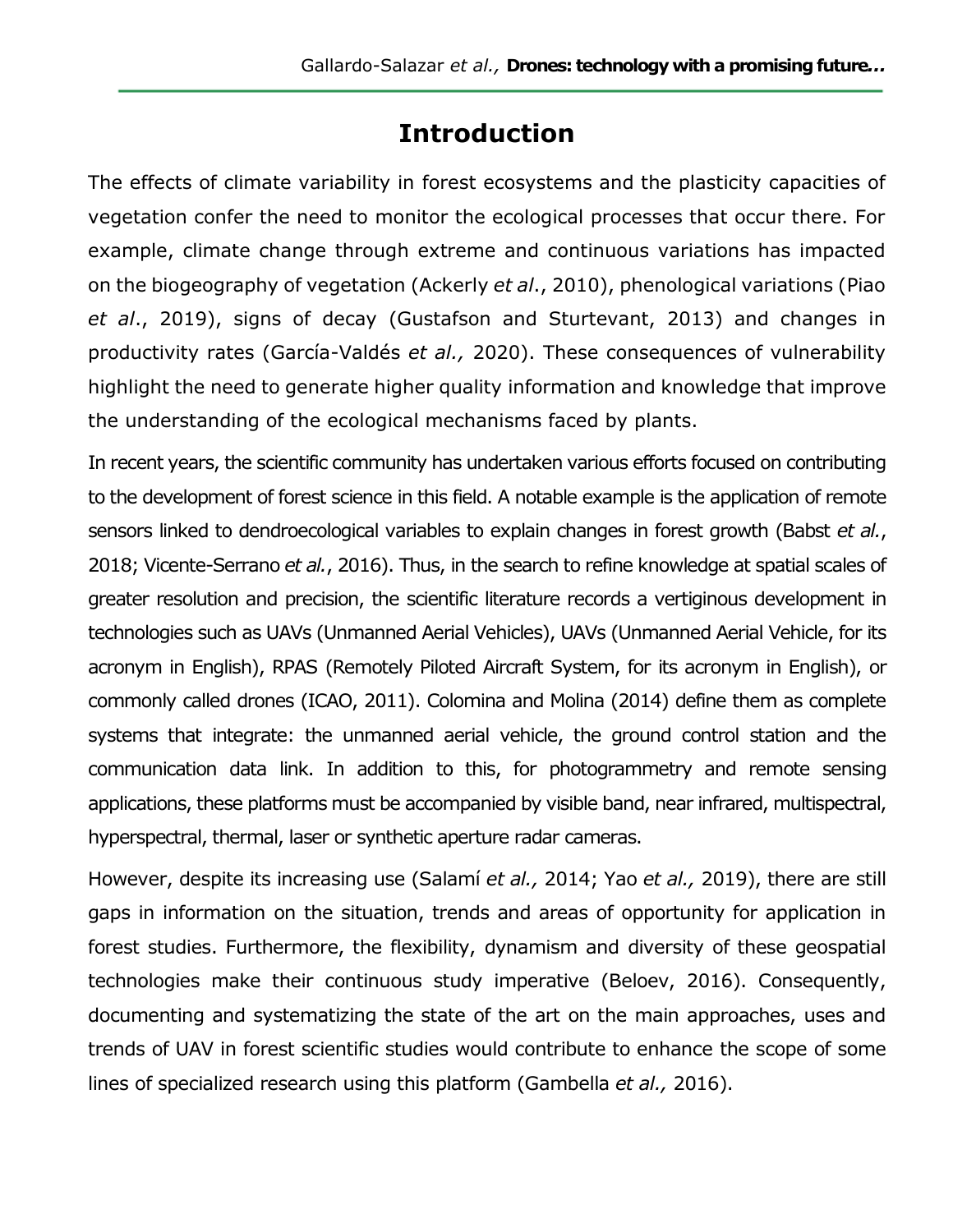Therefore, the objective of this study was to carry out an analysis of the perspective offered by drones applied in forestry studies around the world, through an exhaustive review of literature, to generate a situational diagnosis and areas of opportunity, as a tool that help select better parameters to explain the ecological processes underlying the dynamics of ecosystems.

## **Search methods and criteria**

This study focused on the review of scientific articles that address the use of UAV with passive sensors (RGB, thermal, multispectral and hyperspectral cameras) in forestry studies. A search was carried out in the Scopus scientific repository (https://www.scopus.com), this due to the fact that various authors describe advantages (greater number of journals, documents and citations) over other scientific databases (Granda-Orive *et al.,* 2013; AlRyalat *et al*., 2019). The search process covered the period from 2012 to 2019 with the keywords "UAV", "forest" and "forestry".

Studies classified as the so-called "gray literature" (theses, conference proceedings, technical brochures, etc.) were excluded, since these are not subject to strict arbitration reviews or do not comply with bibliographic control norms and impact indexes.

With the database downloaded from Scopus, an analysis of co-authorship and scientific collaboration networks was carried out using the VOSviewer software, considering at least two contributions per author (Van and Waltman, 2019). This analysis has shown its high efficiency in similar studies (Martínez-Santiago *et al.,* 2017).

Subsequently, the information from the reviewed scientific articles was captured and systematized in a spreadsheet with the following fields: reference, year of publication, article title, journal, impact factor, number of citations, annual rate of citations, number of authors, number of institutions involved, country of the corresponding author, study objective, field of knowledge, size of the study area, vegetation and land use, climate, UAV type, model, sensor type, spatial resolution, height flight and photogrammetric software used.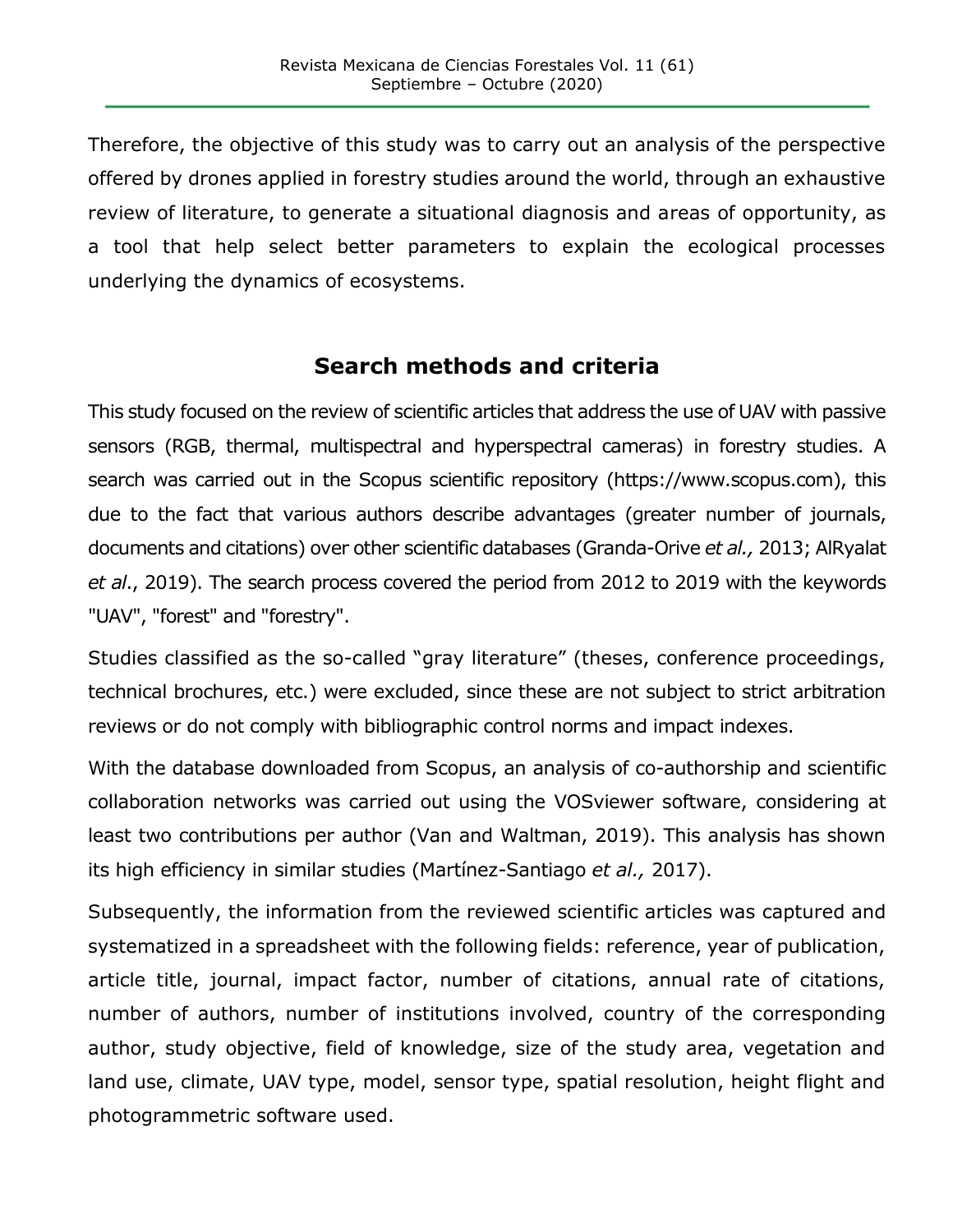The data were grouped and classified in order to facilitate the elaboration of comparative tables and graphs to fulfill the purpose of the present study.

### **Articles published over time and magazines with more publications**

The search yielded 229 articles in total, which were filtered to select 177 studies related to the main objective of this research (see supplementary material at https://cutt.ly/GrVZRmf). The articles studied were published from 2012 to 2019. It is observed that as of 2015, the average increase in articles published per year was 15.5. The year with the greatest number of publications was 2019, but, the greatest increase compared to the previous year was 2018 (Figure 1).



*No. de artículos* = Number of articles; *Año* = Year.

**Figure 1**. Articles published on forest studies that used UAV grouped by year of publication, by journal and impact factor.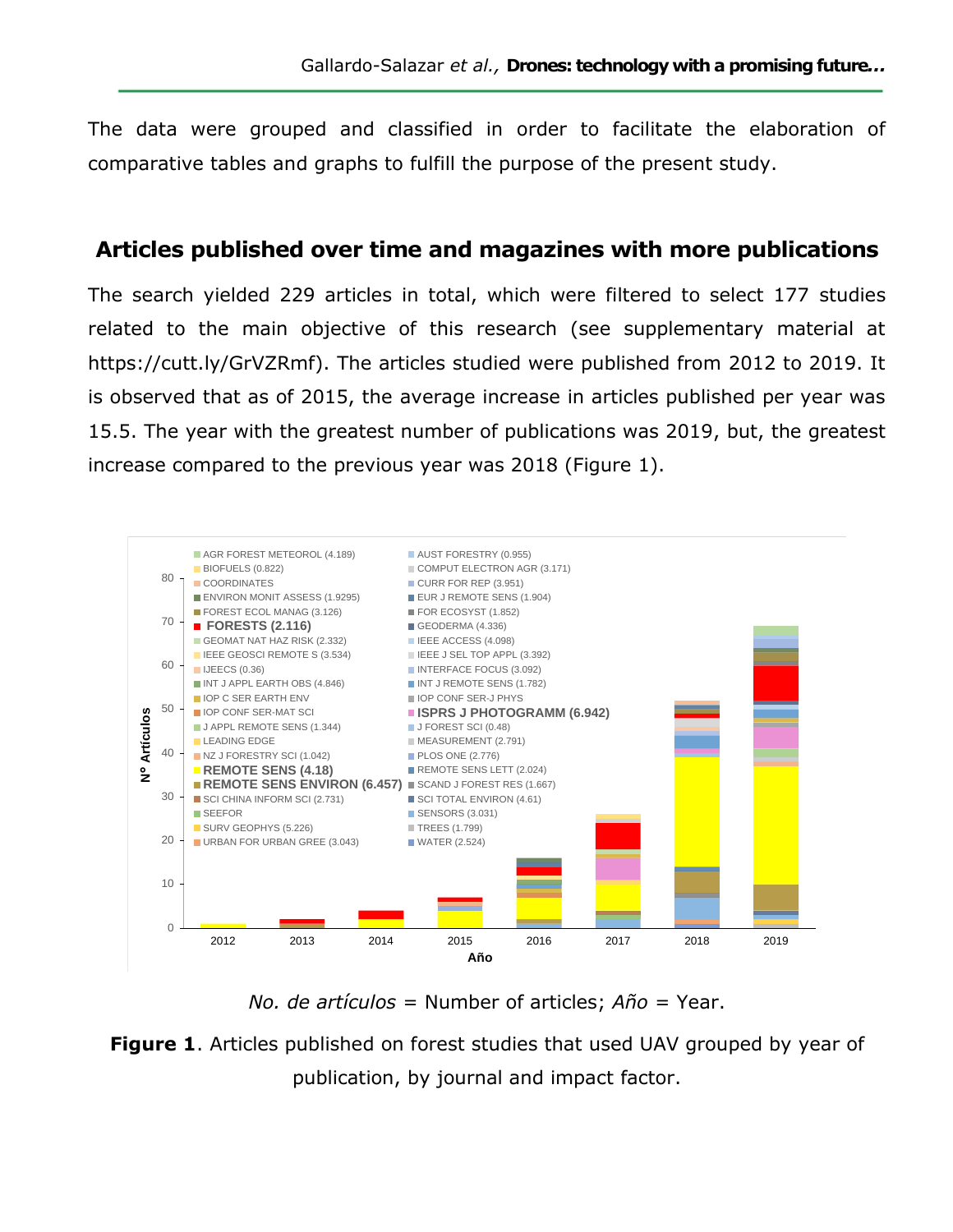This trend could be explained by the growing UAV market in recent years. Market research projected a growth detonation from 2013; USD \$ 19.3 trillion was estimated in 2019 and USD 45.8 trillion is forecast for 2025 (Markets and Markets, 2019).

In addition to the above, Colomina and Molina (2014) reported that UAV development tripled from 2005 to 2014. In addition, a relevant increase was observed in the type of civil / commercial platforms, especially in 2012 and 2013, a category to which they belong to UAVs used in forestry studies with sensors that provide high resolution images.

On the other hand, the 177 studies analyzed were distributed in 45 scientific journals. Remote Sensing and Forest stand out with 70 and 21 articles published respectively, which together represent 51 % of all the articles analyzed. The journals with the highest impact factor are Remote Sensing of Environment and ISPRS Journal of Photogrammetry and Remote Sensing with 6.457 and 6.942 respectively, which are in the third and fourth place of the journals with the greatest number of publications on the subject (Figure 1).

Remote Sensing leads the number of publications, which is consistent with its editorial focus. It is a specialized magazine that publishes the most avant-garde advances in remote sensing technologies. Its semi-monthly periodicity, its high visibility and rapid publication seem to attract researchers in the field. Similarly, Forest is also one of the most attractive journals for the scientific community in the forestry field, since its efficiency in the editorial process and its impact factor constitute an advantage that scientists seem to take advantage of.

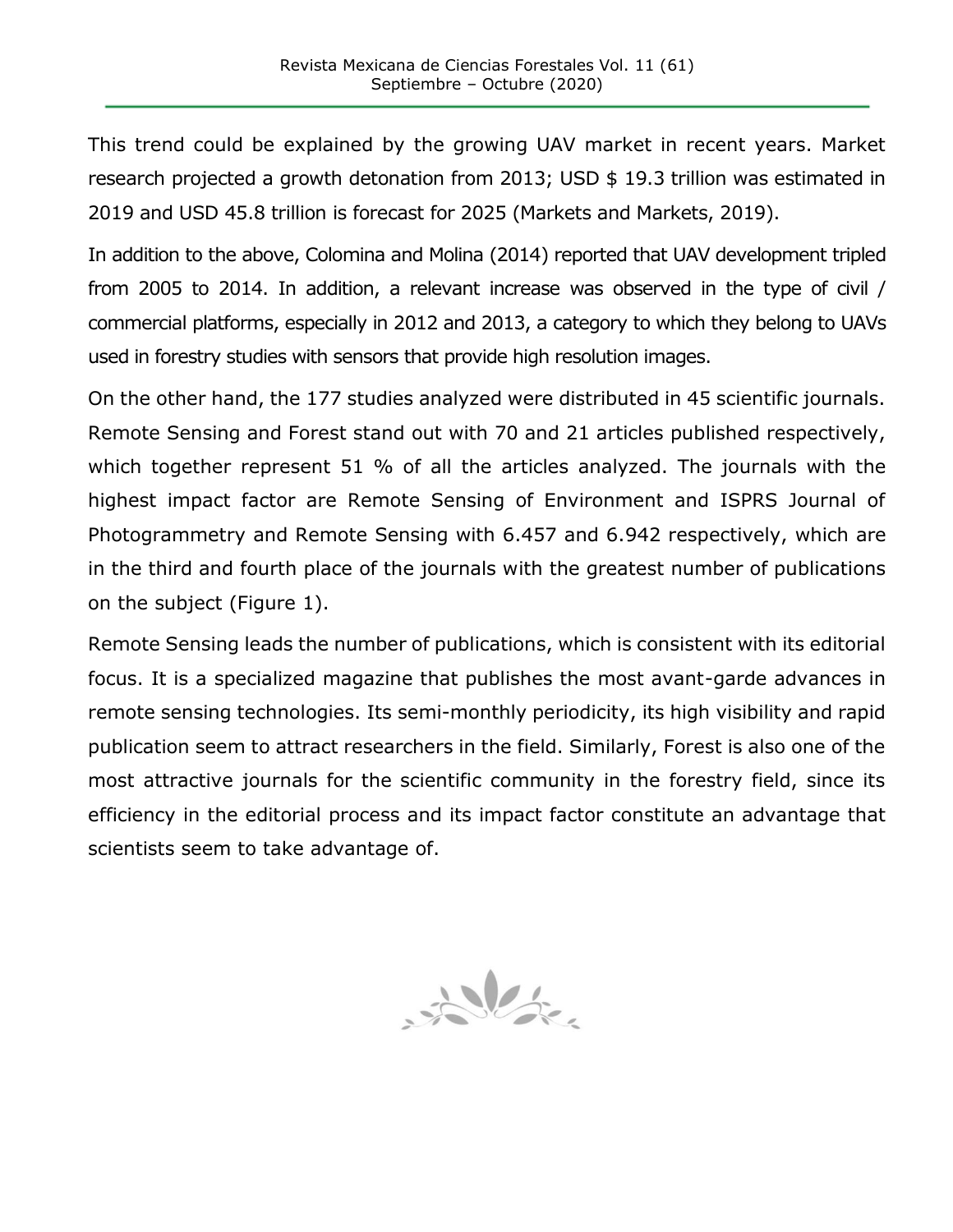## **Most cited articles**

The annual rate of citations was calculated for each article and they were grouped into six classes. A total of 120 articles presented 0 to 5 citations per year and only 10 articles, more than 20 citations per year (Figure 2 and Table 1).



*No. de artículos* = Number of articles; *Rangos de tasa anual de citas* = Ranges of annual rate of citations.

**Figure 2.** Articles published on forest studies that used UAV grouped by ranges of annual rate of citations.

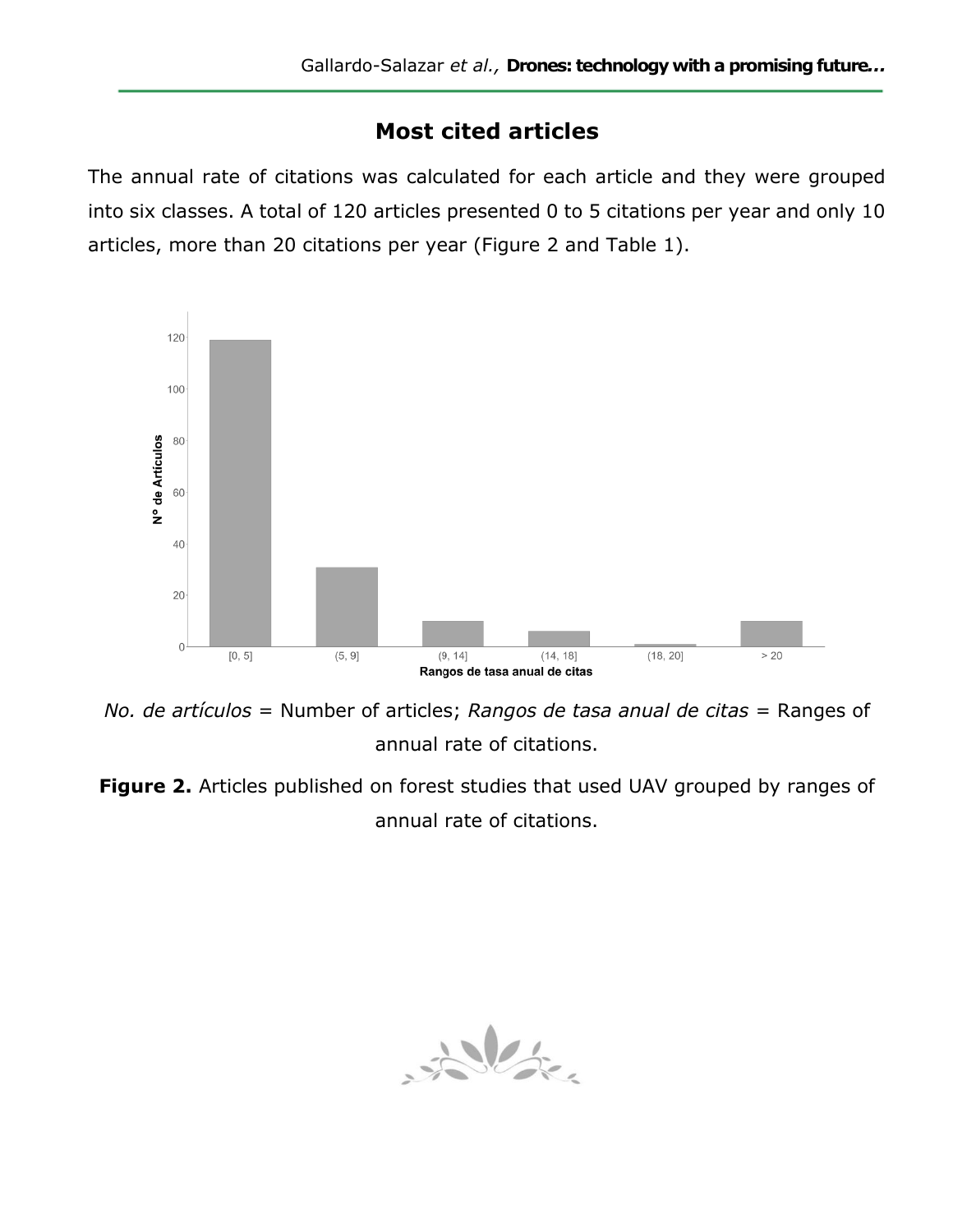#### **Table 1.** Main articles on forest studies that used UAV with the highest annual rate

| <b>Reference</b>         | Title of the article                                                                                                                                   | <b>Journal</b>                          | <b>CT</b> | <b>CA</b> |
|--------------------------|--------------------------------------------------------------------------------------------------------------------------------------------------------|-----------------------------------------|-----------|-----------|
| Nevalainen et al. (2018) | Individual Tree Detection and Classification with<br>UAV-Based Photogrammetric Point Clouds and<br>Hyperspectral Imaging                               | <b>Remote Sensing</b>                   | 86        | 43        |
| Wallace et al. (2016)    | Assessment of Forest Structure Using Two UAV<br>Techniques: A Comparison of Airborne Laser<br>Scanning and Structure from Motion (SfM) Point<br>Clouds | Forests                                 | 170       | 43        |
| Wallace et al. (2012)    | Development of a UAV-LiDAR system with<br>application to forest inventory                                                                              | <b>Remote Sensing</b>                   | 272       | 34        |
| Dandois y Ellis (2013)   | High spatial resolution three-dimensional<br>mapping of vegetation spectral dynamics using<br>computer vision                                          | Remote Sensing<br>of Environment        | 227       | 32        |
| Feng et al. (2015)       | UAV Remote Sensing for Urban Vegetation<br>Mapping Using Random Forest and Texture<br>Analysis                                                         | Remote Sensing                          | 130       | 26        |
| Puliti et al. (2015)     | Inventory of Small Forest Areas Using an<br>Unmanned Aerial System                                                                                     | Remote Sensing                          | 123       | 25        |
| Näsi et al. (2015)       | Using UAV-Based Photogrammetry and<br>Hyperspectral Imaging for Mapping Bark Beetle<br>Damage at Tree-Level                                            | <b>Remote Sensing</b>                   | 117       | 23        |
| Cunliffe et al. (2016)   | Ultra-fine grain landscape-scale quantification<br>of dryland vegetation structure with drone-<br>acquired structure-from-motion<br>photogrammetry     | <b>Remote Sensing</b><br>of Environment | 92        | 23        |
| Lisein et al. (2013)     | A photogrammetric workflow for the creation of<br>a forest canopy height model from small<br>unmanned aerial system imagery                            | Forests                                 | 153       | 22        |
| Dandois et al. (2015)    | Optimal Altitude, Overlap, and Weather<br>Conditions for Computer Vision UAV Estimates<br>of Forest Structure                                          | Remote Sensing                          | 103       | 21        |

of references in the 2012-2019 period.

 $CT = Total quotes; CA = Quotes per year.$ 

The high rate of citations of the articles seems to be related to the growing interest of the scientific community in UAVs. In this way, the most cited articles refer to the most *avantgarde* procedures and the basic principles of understanding of these technologies; for example, the photogrammetric technique structure from motion (Structure from Motion - SfM) makes it possible to know the descriptive statistics of each pixel and relate it to forest density variables (Wallace *et al.,* 2016; Nevalainen *et al*., 2018).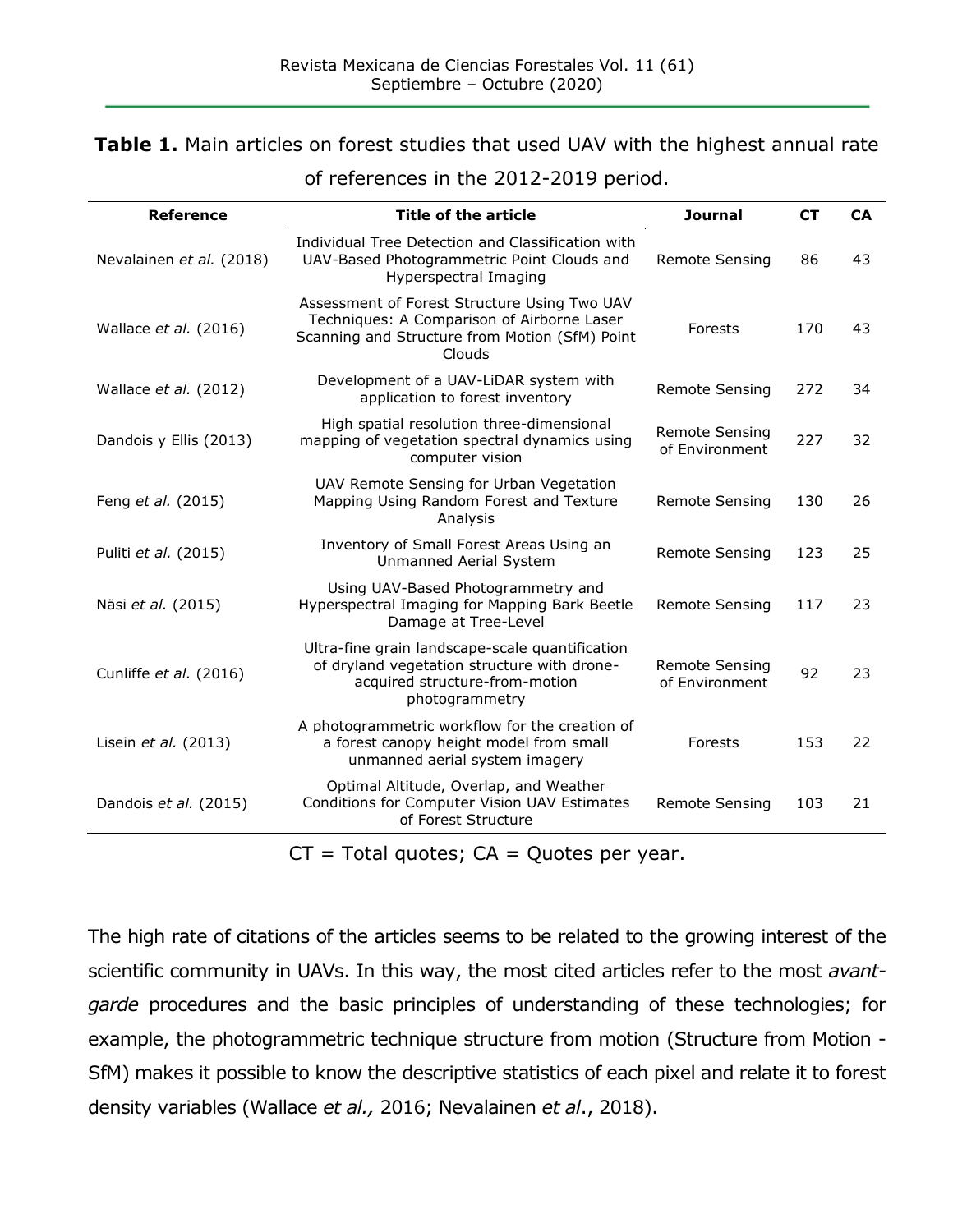## **Analysis of co-authorship and scientific collaboration networks**

The most notable authors in scientific productivity on contributions of UAV use in the forestry sector were: 1) E. Honkavaara, with 10 publications, T. Hakala, with 7 and R. Näsi, with 6. Their productivity rate was associated with the ecosystems of its area of influence and the institutions of its affiliation. Notably, all of them come from worldrenowned institutions, located in Finland (e.g. Finnish Geospatial Research Institute, Finnish Geospatial Research Institute and National Land Survey of Finland).

The bibliometric mapping of the scientific collaboration networks confirmed the relative weight of their contributions in the field of study. The co-authorship network was made up of five groups (colors) in which the size of the nodes represents the number of articles and the thickness of the lines, the intensity of the collaboration in terms of the number of manuscripts (Figure 3).



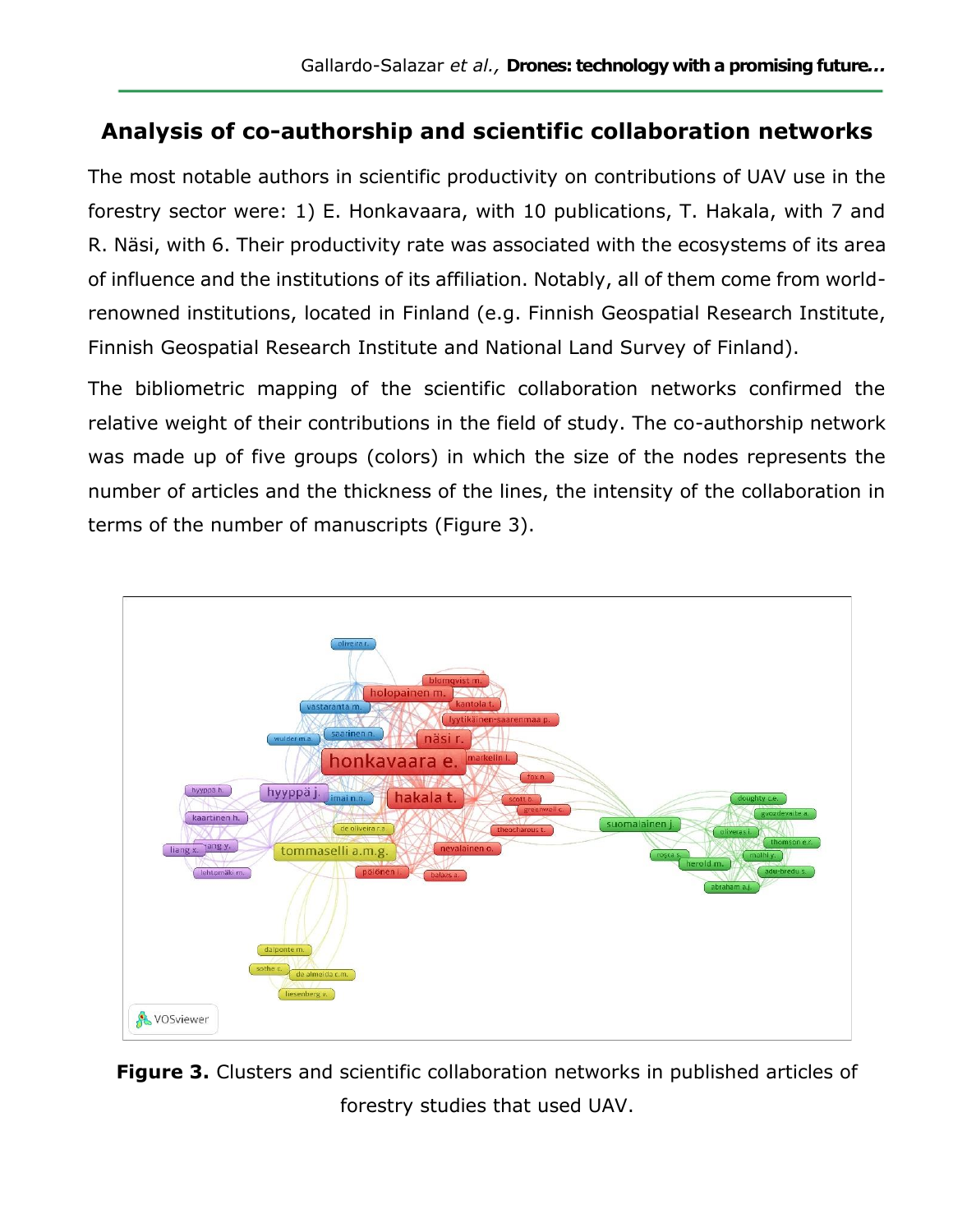The authors E. Honkavaara (73 links and 10 articles), T. Hakala (66 links and 7 articles) and J. Näsi (56 links and 6 articles) constitute the researchers with the largest number of scientific collaboration networks, with which confirms its high productivity rate (Figure 3). This representation evidences a nucleus of central authors densely connected with other less important members in terms of shared publications. Their scientific leadership can also be attributed to the research capabilities provided by the institutions in which they participate.

## **Articles published by country of the corresponding author**

Authors from 34 countries participated in the publication of the articles, of which China and the United States have the largest number of publications, 26 and 21 articles, respectively. Finland, Germany, the United Kingdom, and Canada also stand out, which together with China and the United States, represent 57 % of all the articles analyzed in this study (Figure 4).



**Figure 4.** Number of articles published on forest studies that used UAV by country of the corresponding author in the 2012-2020 period.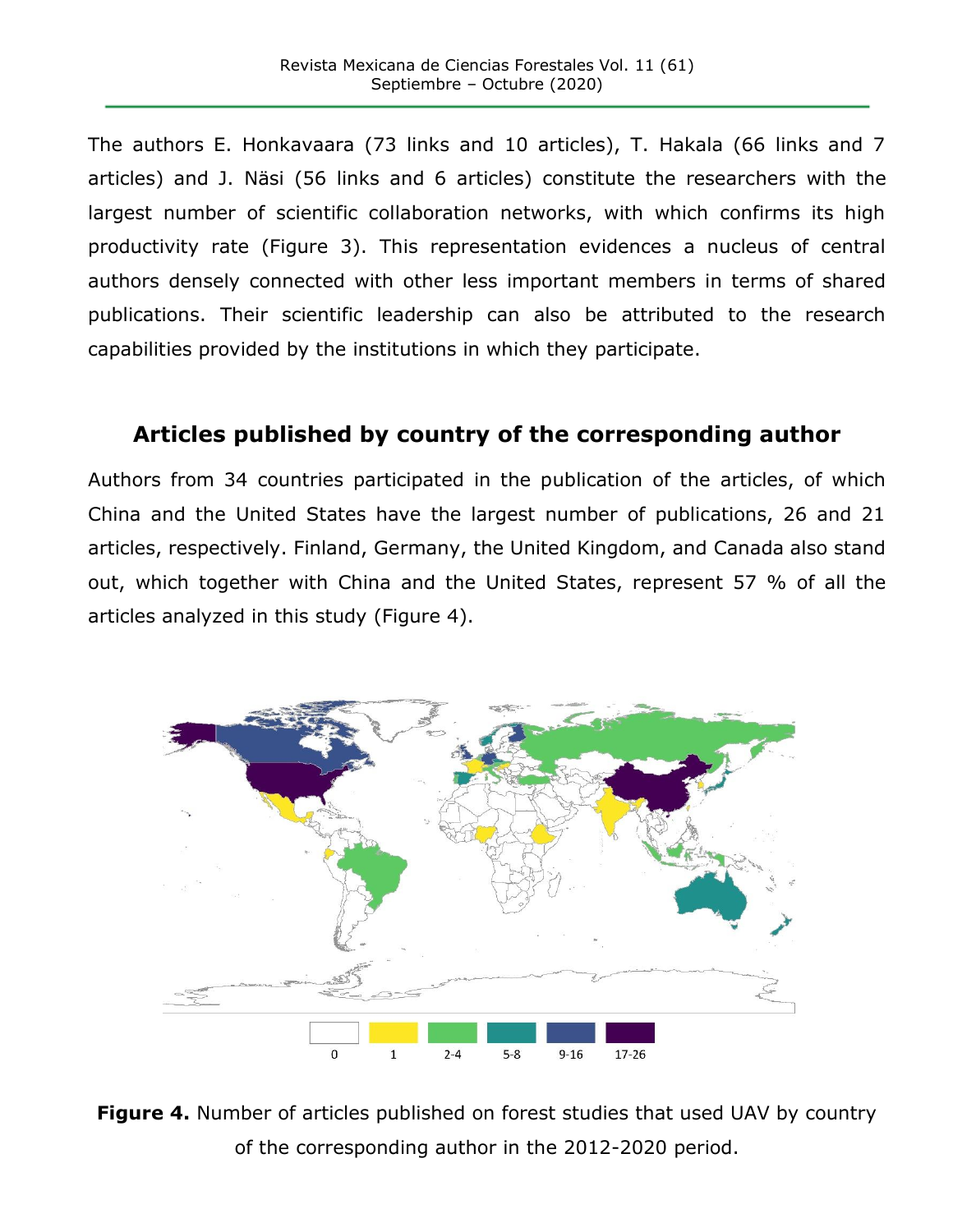According to data from the OECD (2019), also the first two countries (China and the United States) make the highest investment in research and development. Germany, the UK and Canada rank  $4<sup>th</sup>$ ,  $7<sup>th</sup>$ , and  $11<sup>th</sup>$  respectively. This explains its position at the forefront of new technologies in this area of knowledge. For its part, Finland is characterized as a country with a forest vocation (Kotilainen and Rytteri, 2011), which makes it understandable that it is also listed among the countries with the most articles published in this field that use these new technologies.

### **Articles published by type of ecosystem and field of application**

The type of forest ecosystem most flown over was that of temperate forests with 115 items, representing 65 % of the total number of studies analyzed. Boreal forests were referred to in 14 articles and tropical forests in 13 (Figure 5a).

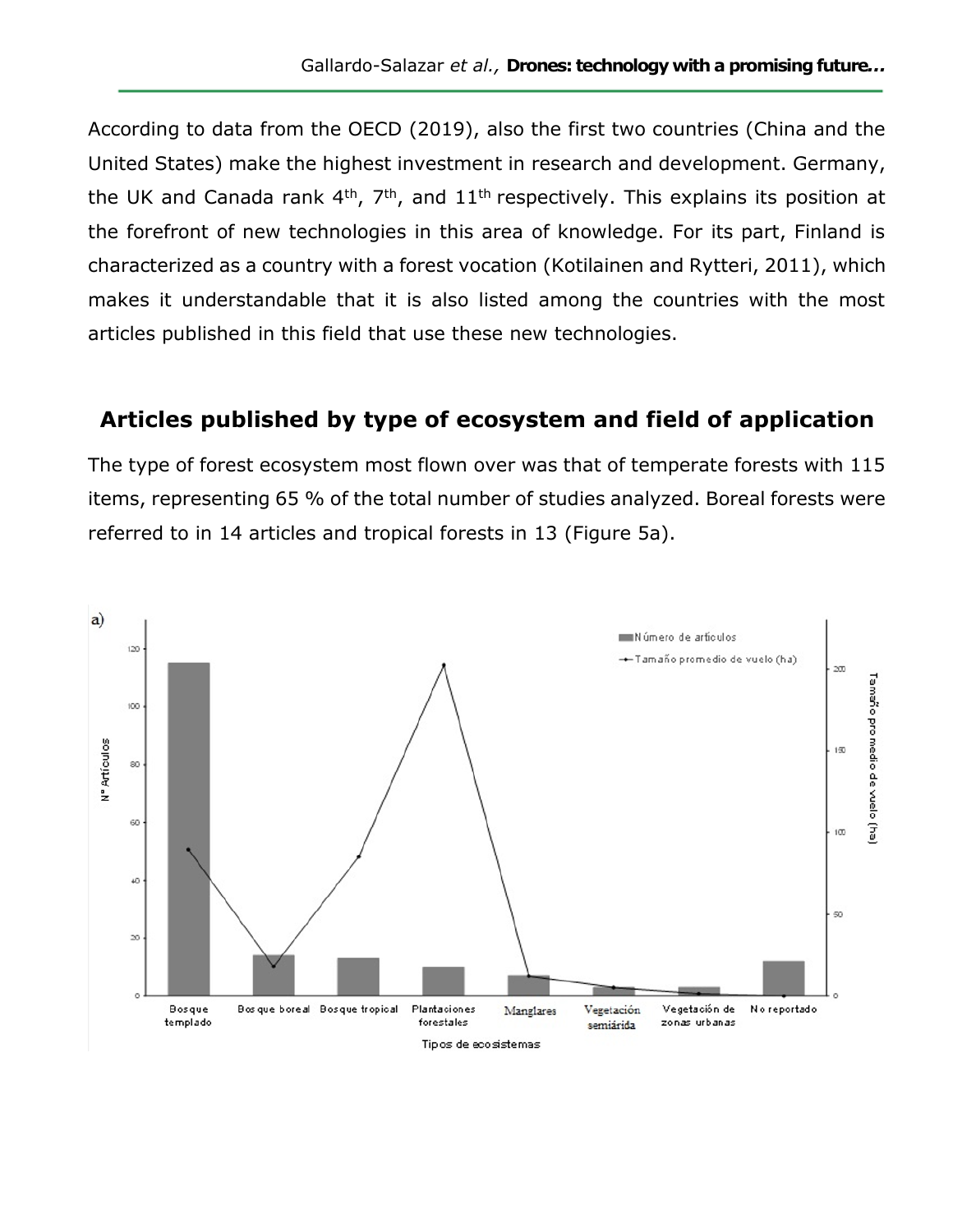

*No. de artículos* = Number of articles; *Tipos de ecosistemas* = Ecosystem type; *Tamaño promedio de vuelo* = Average flight size; *Bosque templado* = Temperate forest; *Bosque boreal* = Boreal forest*; Bosque tropical* = Tropical forest*; Plantaciones forestales =* Forest plantations*; Manglares* =Mangrooves*; Vegetación semiárida =* Semi-arid vegetation*; Vegetación de zonas urbanas = Vegetation of urban areas; No reportado* = Not reported; *Campo de aplicación =* Field of application; *Atributos de la estructura forestal* = Attributes of the forest structure*; Inventario forestal =* Forest inventory; *Monitoreo del vigor =* Vigor monitoring; *Manejo forestal =* Forest management; *Revisiones =* Reviews*; Otros* = Other*; Manejo del fuego =* Fire management*.*

**Figure 5.** Number of articles published on forestry studies that used UAV and average flight size (a) by ecosystem type and (b) by field of application.

It is worth mentioning that no studies were found whose objective was to determine the type of forest ecosystem flown over with UAV. Salamí *et al.* (2014) studied 40 articles dedicated to monitoring areas with vegetation, but they only distinguish agricultural areas and wild areas.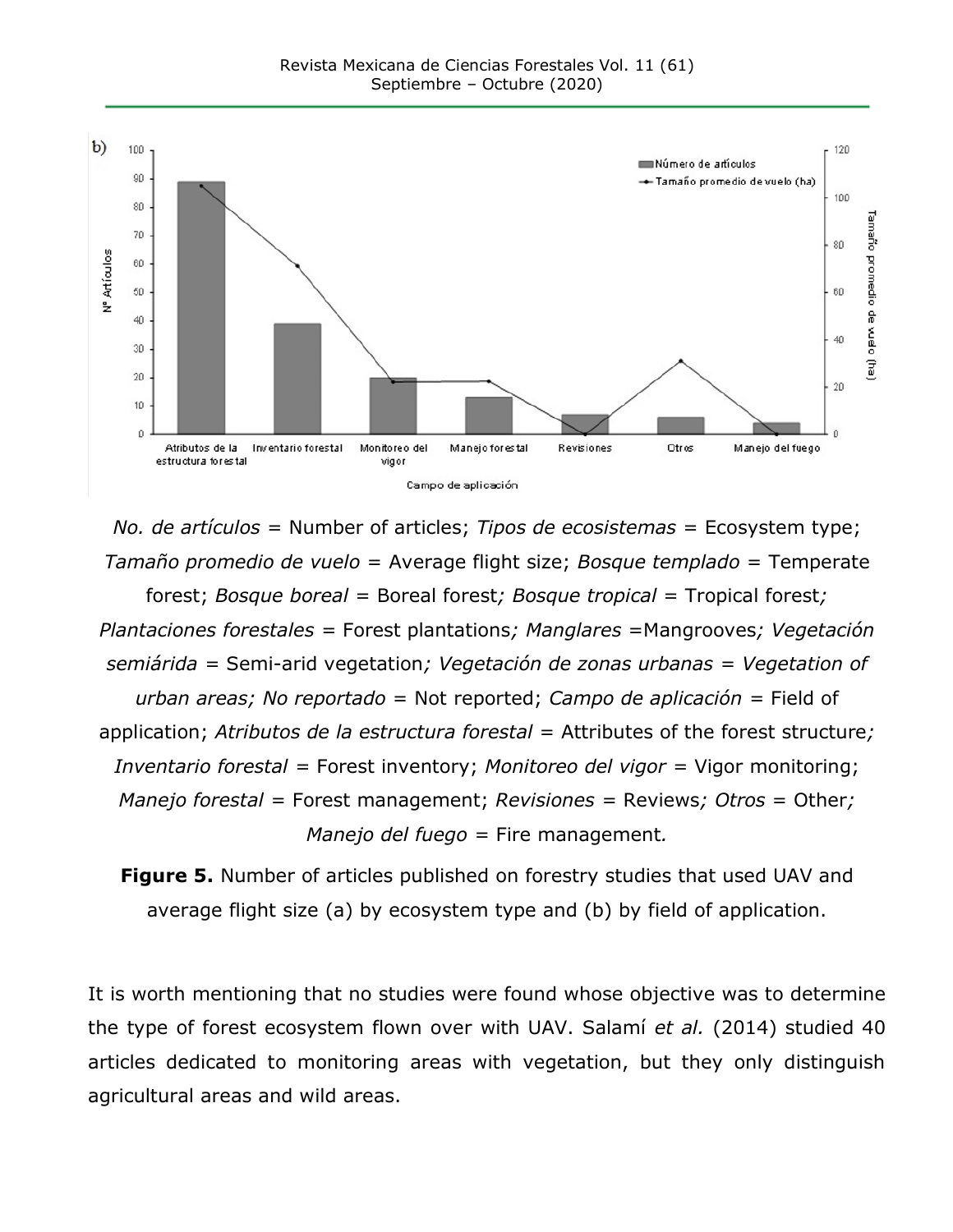The size of the average flight area in the articles analyzed was 59.2 ha. Forest plantations had the highest average flight cover were with 202.4 ha, while in temperate forests they covered 89.6 ha on average (Figure 5a).

The fact that larger flights are made in forest plantations may be due to the fact that there is interest on the part of technicians and producers to monitor in short periods, at the individual tree level, and parameters of forestry importance, such as: number of trees, cup size, volume estimation and viability analysis (Vásquez-García *et al.,* 2016). In this sense, UAVs provide new possibilities in estimating these parameters, with greater accuracy and less time in obtaining data (Chianucci *et al*., 2016), which has contributed to the development of a new method to accurately determine forest characteristics and treatments at the level of stands, sub-stands or individual trees: precision forestry (Holopainen *et al.,* 2014).

Temperate forests offer advantages to be flown over and studied by UAV due to low vegetation densities and greater contrasts between seasons throughout the year. Therefore, these ecosystems are considered ideal sites because they facilitate the linking of models and allometric relationships with spectral information derived from the different remote sensors (Kachamba *et al*., 2017; Ota *et al*., 2017). This approach is consistent with the results of Figure 4, which illustrates that most of the published studies were in countries with this type of vegetation.

On the other hand, 50 % of the studies analyzed are focused on the attributes of the forest structure, with greater application at the individual tree level (89 articles). The inventories of forest stands and the monitoring of their health involve 39 and 20 items respectively (Figure 5b).

In this context, Iglhaut *et al.* (2019) report a similar trend in a comparison with 2018, as individual tree inventories and forest health monitoring were the most frequent.

The current interest in conducting exploratory studies on the use of UAVs to calculate structural attributes of forests responds, without a doubt, to the learning curve of new technologies and the need to generate proposals on the usefulness of these devices. In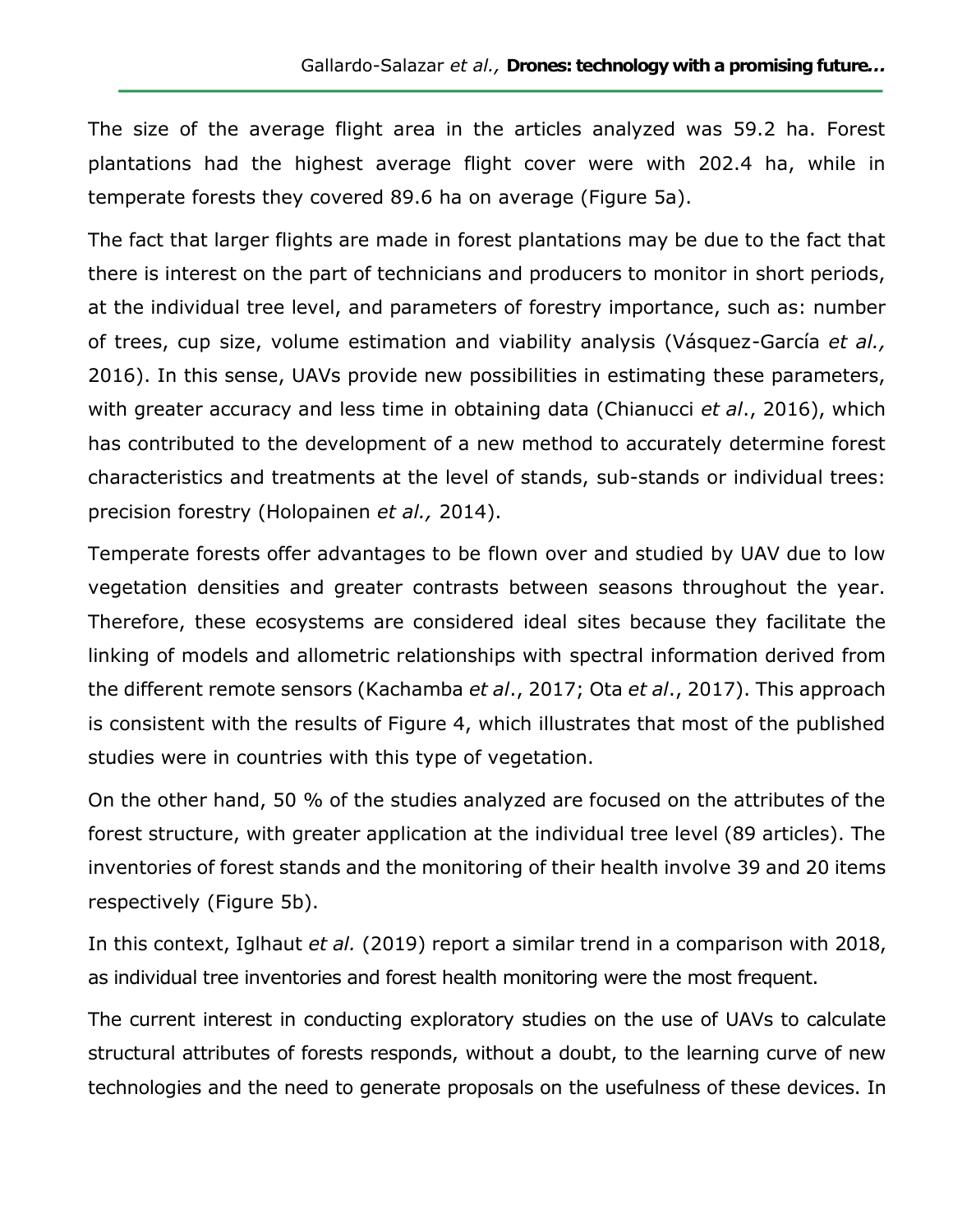the following years, it is likely that studies on specific applications such as forest management, pest control, post-fire monitoring, among others, will increase.

In Mexico there is high concern about forest fires (Zúñiga-Vásquez *et al.*, 2017), so it is advisable to explore the use of UAVs for prevention, management and monitoring of the effects of different fire regimes (Ghamry *et al.,* 2016; McKenna *et al.,* 2017).

## **Sensor type, flight height and resolution reached**

One of the main advantages of UAVs over satellite images is the spatial resolution or Ground Sample Distance (GSD) (Saadatseresht *et al*., 2015). The GSD depends on the width of the camera sensor, the focal length and the UAV's flight height (He *et al*., 2012).

In the present study, the GSD ranged from 0.4 cm to 25 cm for flight heights between 6 m and 325 m. However, most of the flights were made between 75 and 122 m above the ground (Figure 6). The expected relationship between flight height and GSD is not linear because studies that included thermal, multispectral, and hyperspectral cameras were reviewed.



**Figure 6.** Relationship flight height (m) and GSD terrain sampling distance (cm) registered in the analyzed studies, classified by type of sensor.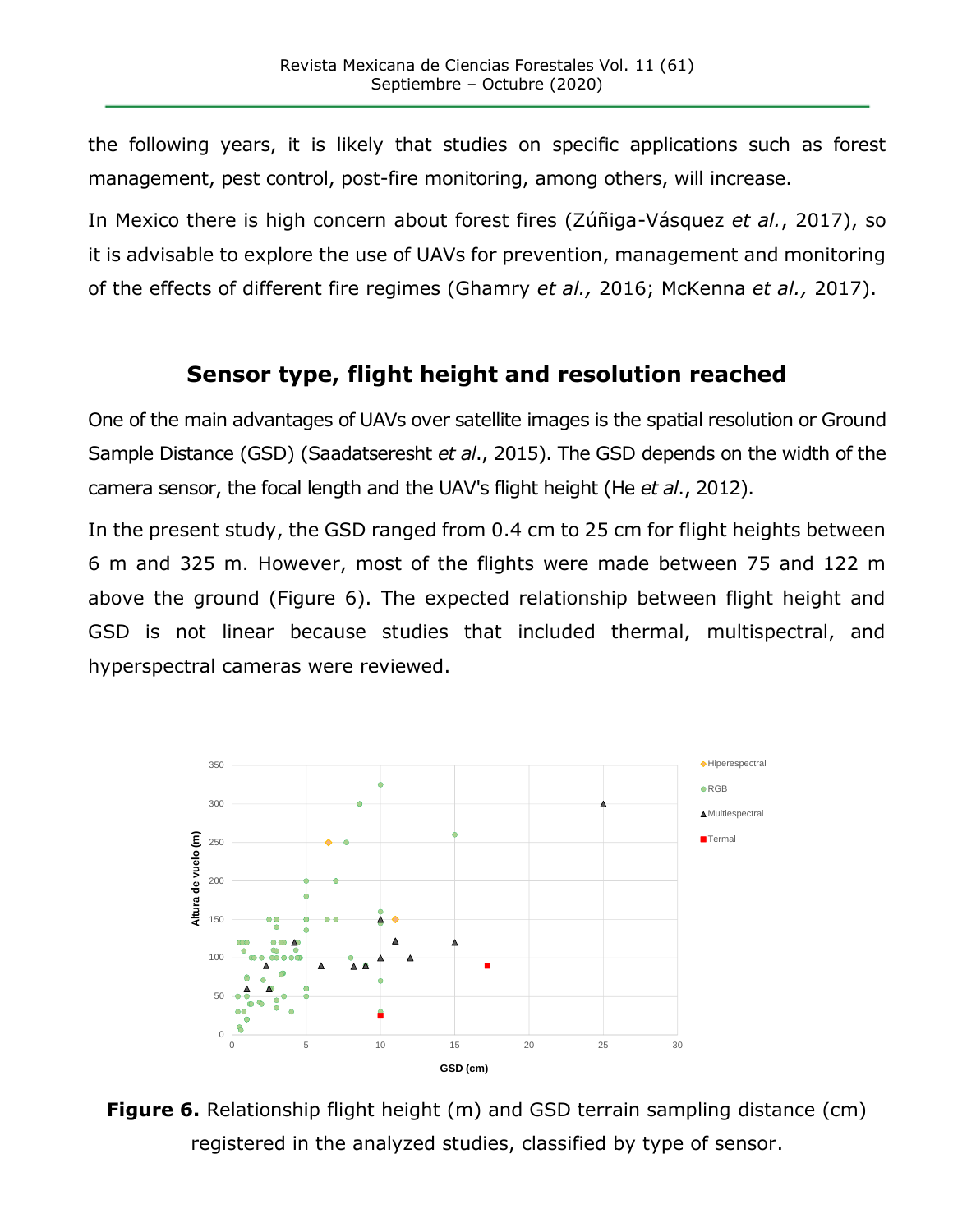### **Type of UAV, models and photogrammetric software most used**

By wing type, the most widely used UAV was the multirotor, with 117 items. The fixed wing were present in 36 studies and, finally, the single rotor in six (Figure 7a). Tahar and Ahmad (2013) made a comparison between fixed-wing and multirotor UAVs in which they concluded that fixed-wing UAVs allow greater coverage and flight autonomy, but are more expensive than multirotor UAVs; this may explain the predominance of the latter in the articles reviewed.



**Figure 7.** Forest studies that used UAV number of articles by type of wing and (b) percentage of studies by photogrammetric software used.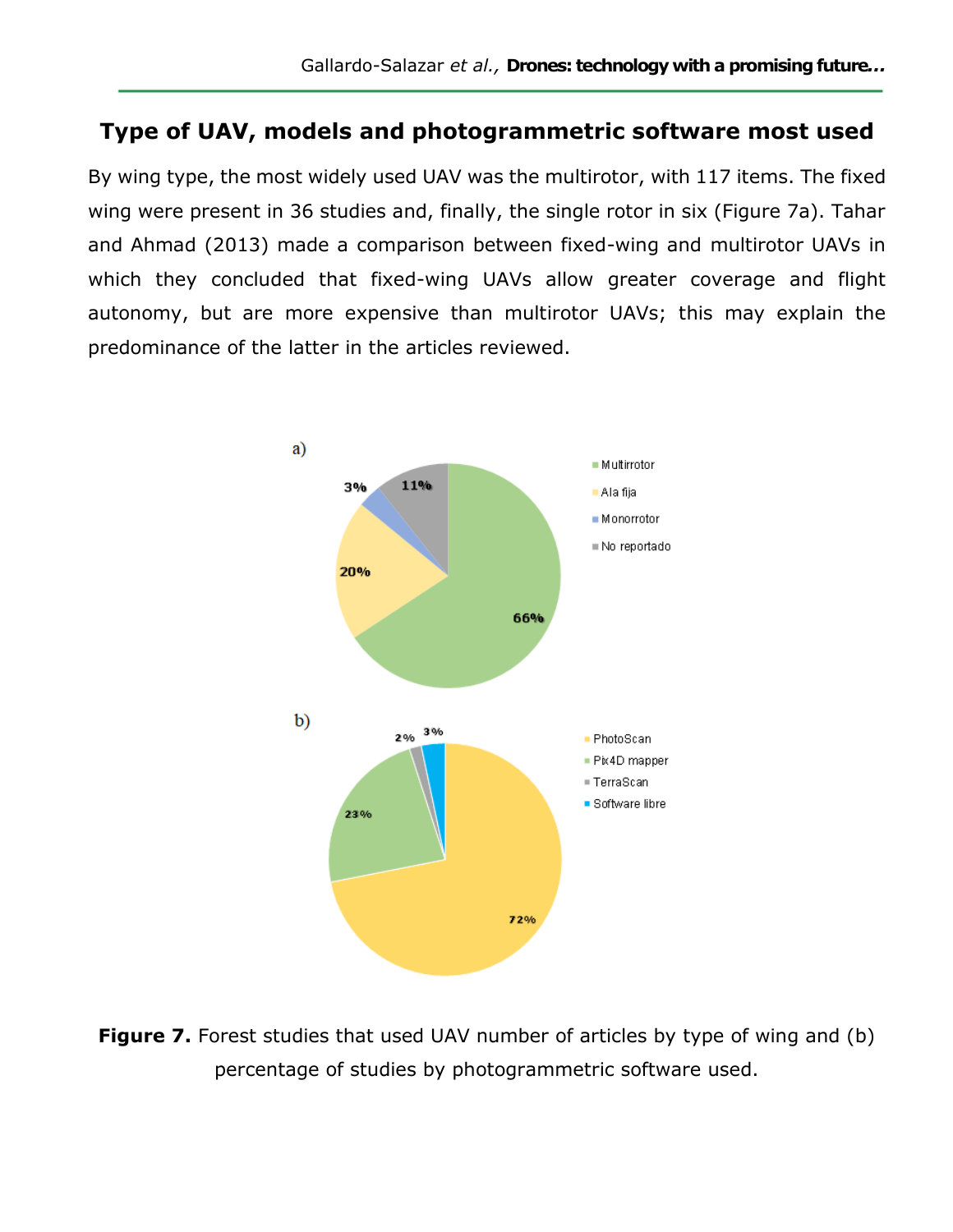In terms of manufacturing origin, assembled UAVs were used in 19 of the studies, followed by commercial eBee and Phantom 4 Pro UAVs with 13 and 10 items respectively (Table 2). This may be due to the fact that the brands with the greatest representation in the market offer services and support for the different processes within the workflow (flight planning, execution and information processing). In contrast, assembled UAVs require the development of programs and tools (Shaqura and Shamma, 2017).

| <b>VANT model</b>      | <b>Number of Articles</b> |
|------------------------|---------------------------|
| Ensambled UAV platform | 19                        |
| eBee                   | 13                        |
| DJI Phantom 4 Pro      | 10                        |
| DJI Phantom 4          | 7                         |
| Tarot 960              | 7                         |
| DJI Matrice 600 Pro    | 6                         |
| Mikrokopter            | 6                         |
| DJI Phantom 3 Pro      | 5                         |
| DJI Phantom 2          | $\overline{4}$            |
| DJI Phantom 3          | 4                         |

**Table 2.** The 10 most used VANTS in the analyzed forest studies from 2912 to 2019.

Photogrammetry software with UAV PhotoScan widely dominated the researchers' preference, being present in 72 % of cases, followed by Pix4D mapper in 23 %. The group of free and open source software was only verified in 3 % of the studies, a group that includes MicMac, OpenCV libraries, OpenDroneMap and UAV-HiRAP (Figure 7b).

Regarding the quality of the photogrammetric products generated by the software, some studies register that there are no significant differences between the results obtained by PhotoScan and Pix4D mapper ((Georgopoulos *et al.*, 2016; Alidoost and Arefi, 2017; Burns and Delparte, 2017). However, Sona *et al*. (2014) concluded that Photoscan achieved more reliable results and better products in flat areas and in the presence of shadows than other products.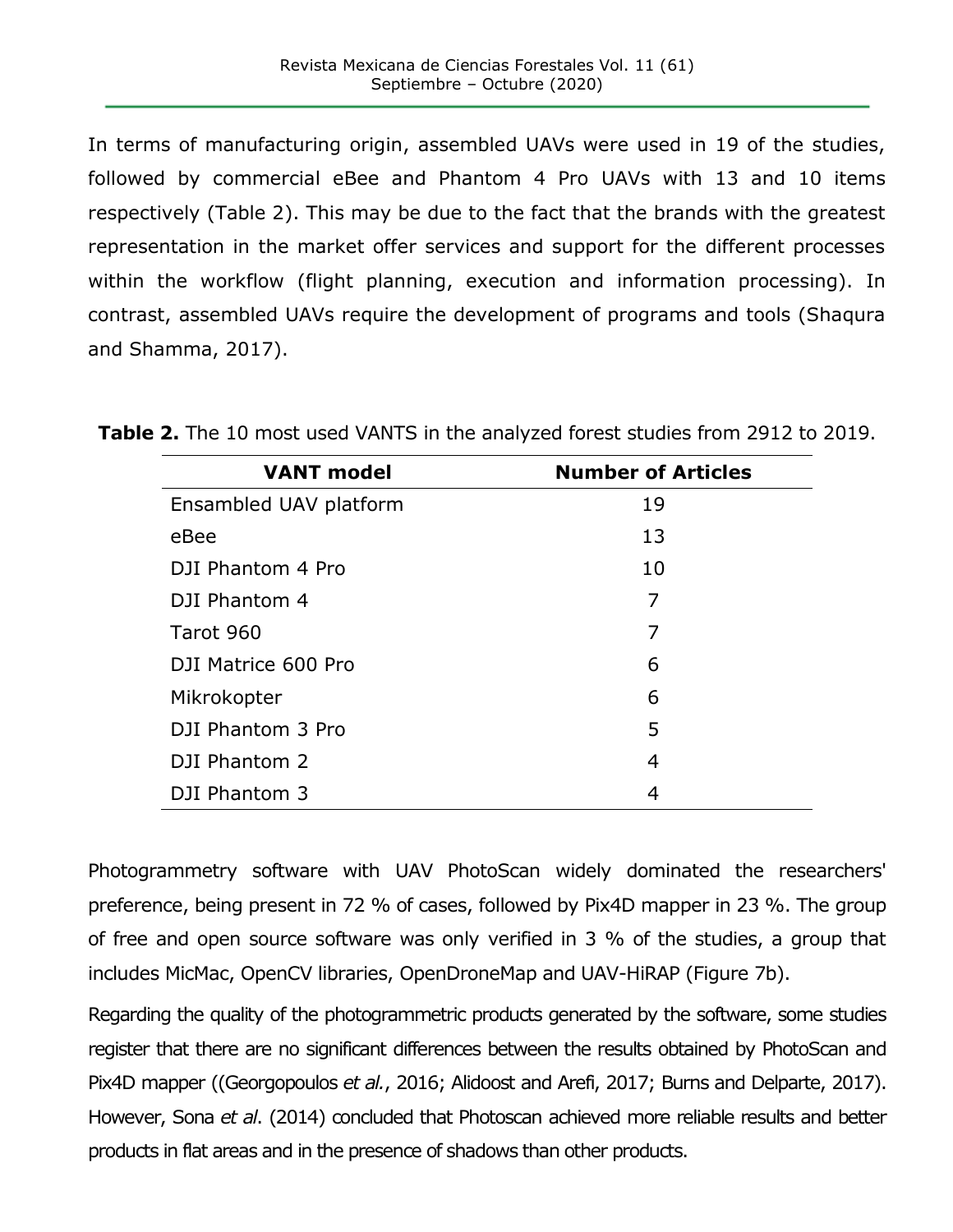Researchers are likely to prefer PhotoScan and Pix4D mapper because they offer a more user-friendly interface and workflow. However, there are few options to customize the processing (Niederheiser *et al*., 2016).

Moutinho (2015) compared proprietary photogrammetric software against free software. Among his findings, it turned out that the second, MicMac, has some superior characteristics (excellent planimetric precision and customization of its own processes), although its main disadvantage was the processing time.

## **Conclusions**

The inherent characteristics of UAVs offer high potential that make them strategic tools with a promising future in forest management. The development of technology in the forestry sector has a long history; however, with the emergence of UAVs, it has undergone rapid development, particularly in the last five years. The creation of collaborative authorship networks, led by Finnish scientists, has been strategic to enhance their development. The dissemination of knowledge is carried out through specialized magazines of rapid diffusion and high impact factor, mainly on issues related to forest structure. Areas of opportunity are looming in applications in management, precision forestry and protection. Due to its biogeography, Mexico is ideal for developing knowledge in this area, although it is urgent to strengthen the training of human resources in these technologies.

#### **Acknowledgements**

We are grateful to the National Council for Science and Technology (Conacyt) for the funding granted to the first author to carry out his master's studies, as well as to the MGARFA program of the FCFC; The support of the CONACYT A1-S-21471 project and DendroRed (https://dendrored.ujed.mx) is acknowledged.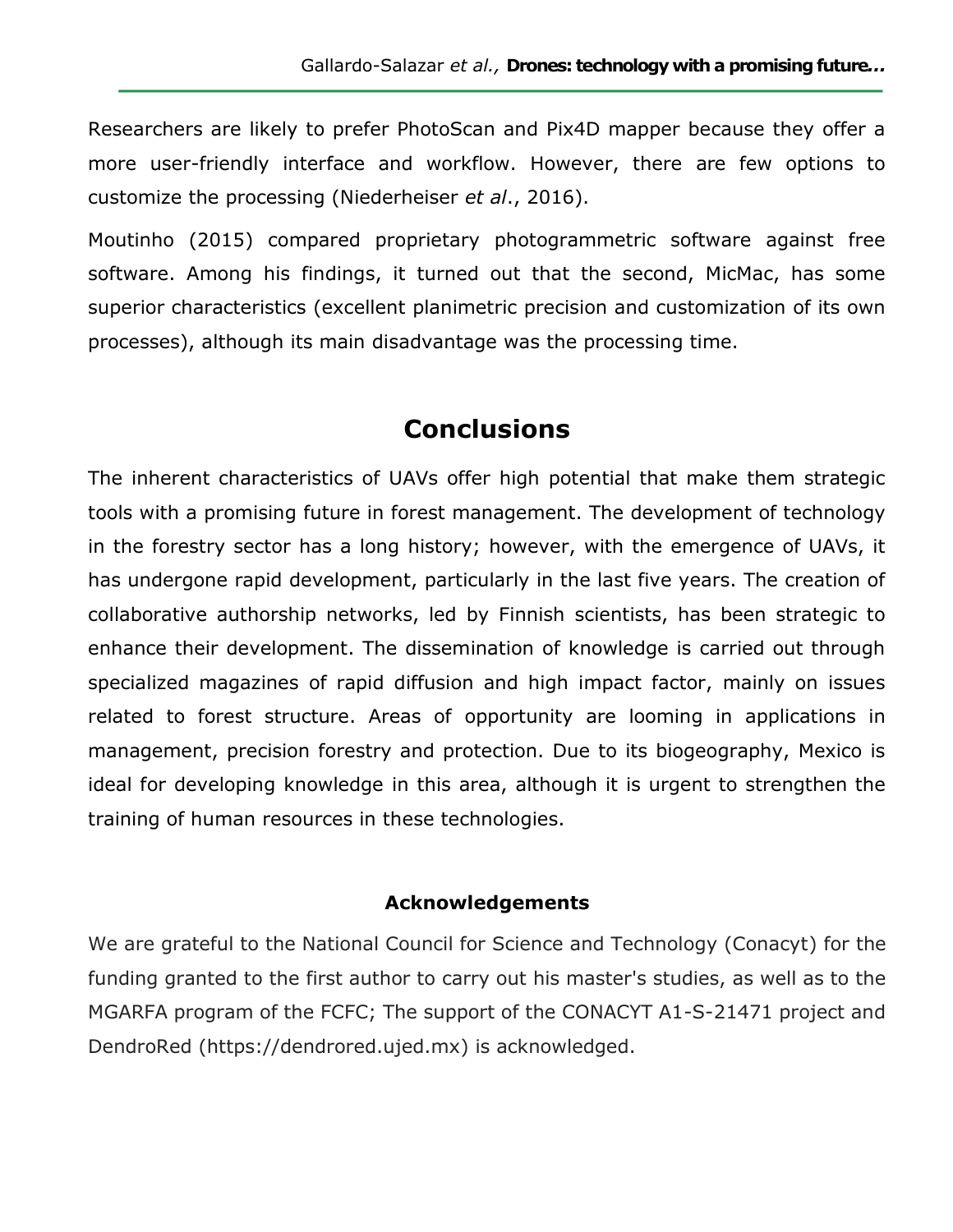#### **Conflict of interests**

The authors declare no conflict of interests.

#### **Contribution by author**

José Luis Gallardo-Salazar: conceptualization, formal analysis performance and writing of the document; Marín Pompa-García: planning, conceptualization, methodological design, writing and review of the manuscript during the editorial process; Carlos Arturo Aguirre-Salado: help in writing, methodology and analysis; Pablito Marcelo López Serrano: supervision of methodology and writing of the manuscript; Arnulfo Meléndez Soto: review and support in writing of the document.

#### **References**

Ackerly, D. D., S. R. Loarie, W. K. Cornwell, S. B. Weiss, H. Hamilton, R. Branciforte and N. J. B. Kraft. 2010. The geography of climate change: implications for conservation biogeography. Diversity and Distributions 16(3): 476-487. Doi:10.1111/j.1472-4642.2010.00654.x.

Alidoost, F. and H. Arefi. 2017. Comparison of UAS-based photogrammetry software for 3D point cloud generation: a survey over a historical site. ISPRS Annals of Photogrammetry, Remote Sensing and Spatial Information Science 4-4/W4: 55-61. Doi:10.5194/isprs-annals-IV-4-W4-55-2017.

AlRyalat, S. A., L. W. Malwaki and S. M. Momani. 2019. Comparing Bibliometric Analysis Using PubMed, Scopus, and Web of Science Databases. Journal of Visualized Experiments 152:e58494. Doi:10.3791/58494.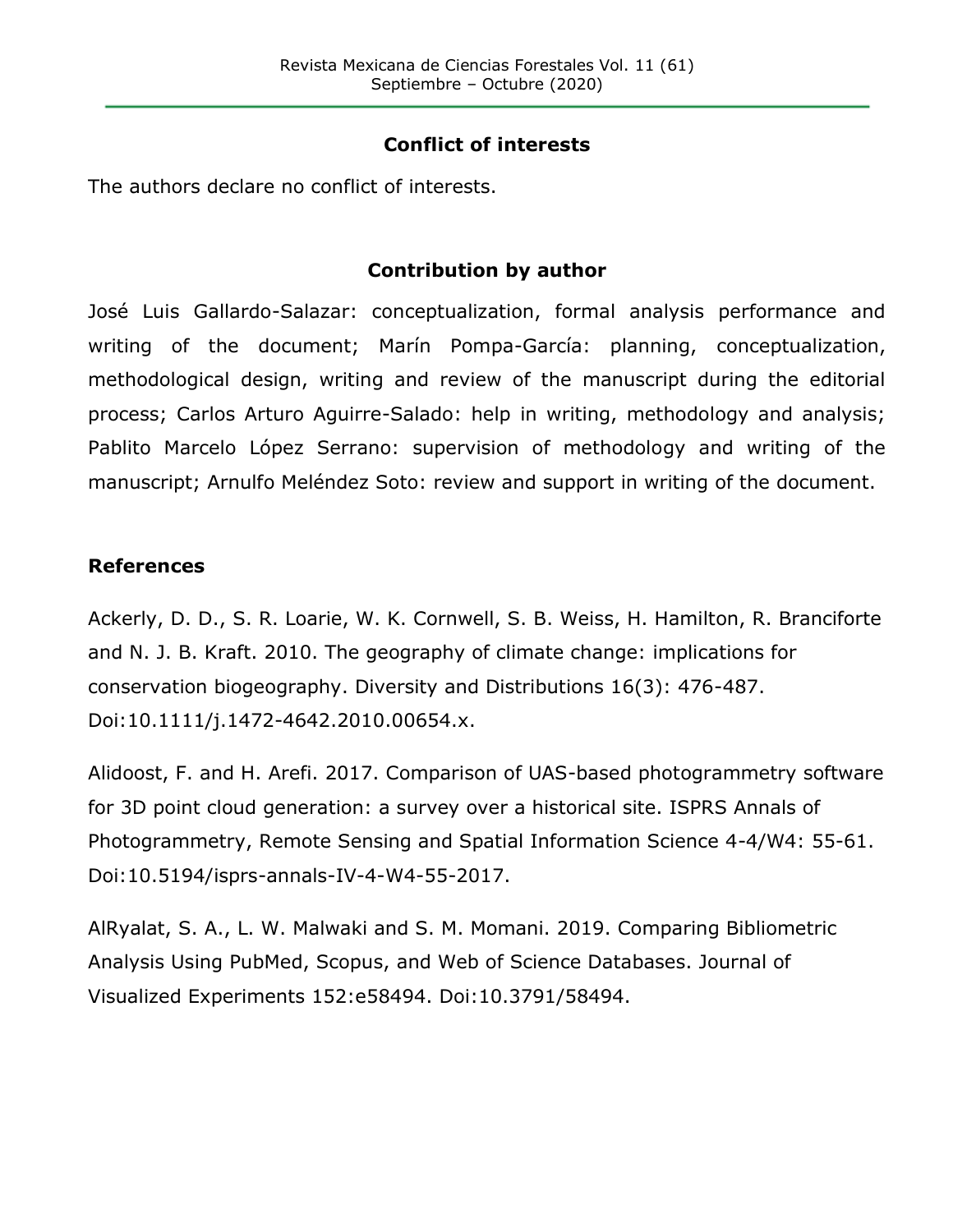Babst, F., P. Bodesheim, N. Charney, A. D. Friend, M. P. Girardin, S. Klesse, D. J. P. Moore, K. Seftigen, J. Björklund, O. Bouriaud, A. Dawson, R. J. DeRose, M. C. Dietze, A. H. Eckes, B. Enquist, D. C. Frank, M. D. Mahecha, B. Poulter, S. Record, V. Trouet, R. H. Turton, Z. Zhang and M. E. K. Evans. 2018. When tree rings go global: Challenges and opportunities for retro- and prospective insight. Quaternary Science Reviews 197: 1-20. Doi[:10.1016/j.quascirev.2018.07.009.](https://doi.org/10.1016/j.quascirev.2018.07.009)

Beloev, I. H. 2016. A Review on Current and Emerging Application Possibilities for Unmanned Aerial Vehicles. Acta Technologica Agriculturae 19(3): 70-76. Doi: 10.1515/ata-2016-0015.

Burns, J. H. R. and D. Delparte. 2017. Comparison of commercial structure-frommotion photogrammety software used for underwater three-dimensional modeling of coral reef environments. SPRS - International Archives of the Photogrammetry, Remote Sensing and Spatial Information Sciences 42-2/W3: 127-131. Doi:10.5194/isprs-archives-XLII-2-W3-127-2017.

Chianucci, F., L. Disperati, D. Guzzi, D. Bianchini, V. Nardino, C. Lastri, A. Rindinella and P. Corona. 2016. Estimation of canopy attributes in beech forests using true colour digital images from a small fixed-wing UAV. International Journal of Applied Earth Observation and Geoinformation 47: 60-68 Doi:10.1016/j.jag.2015.12.005.

Colomina, I. and P. Molina. 2014. Unmanned aerial systems for photogrammetry and remote sensing: A review. ISPRS Journal of Photogrammetry and Remote Sensing 92: 79-97. Doi[:10.1016/j.isprsjprs.2014.02.013.](https://doi.org/10.1016/j.isprsjprs.2014.02.013)

Cunliffe, A. M., R. E. Brazier and K. Anderson. 2016. Ultra-fine grain landscapescale quantification of dryland vegetation structure with drone-acquired structurefrom-motion photogrammetry. Remote Sensing of Environment 183: 129-143. Doi: [10.1016/j.rse.2016.05.019.](https://doi.org/10.1016/j.rse.2016.05.019)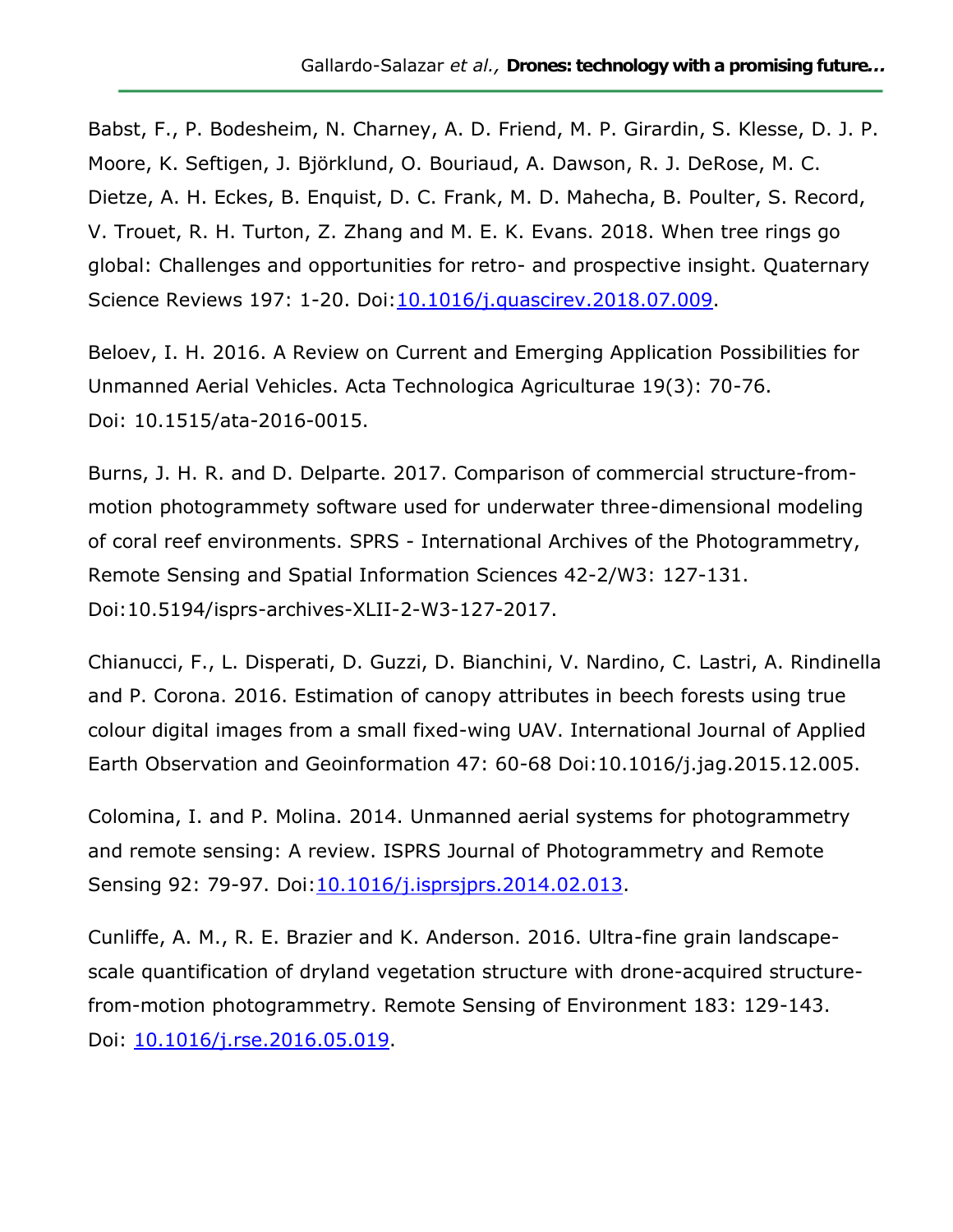Dandois, J. P. and E. C. Ellis. 2013. High spatial resolution three-dimensional mapping of vegetation spectral dynamics using computer vision. Remote Sensing of Environment 136: 259-276. Doi: [10.1016/j.rse.2013.04.005.](https://doi.org/10.1016/j.rse.2013.04.005)

Dandois, J. P., M. Olano and C. E. Ellis. 2015. Optimal Altitude, Overlap, and Weather Conditions for Computer Vision UAV Estimates of Forest Structure. Remote Sensing 7(10):13895-13920. Doi:10.3390/rs71013895.

Feng, Q., J. Liu and J. Gong. 2015. UAV Remote Sensing for Urban Vegetation Mapping Using Random Forest and Texture Analysis. Remote Sensing 7(1): 1074-1094. Doi:10.3390/rs70101074.

Gambella, F., L. Sistu, D. Piccirilli, S. Corposanto, M. Caria, E. Arcangeletti, A. R. Proto, G. Chessa and A. Pazzona. 2016. Forest and UAV: a bibliometric review. Contemporary Engineering Sciences 9: 1359-1370 Doi:10.12988/ces.2016.68130.

García-Valdés, R., A. Estrada, R. Early, V. Lehsten and X. Morin. 2020. Climate change impacts on long-term forest productivity might be driven by species turnover rather than by changes in tree growth. Global Ecology and Biogeography 00:1-13. Doi:10.1111/geb.13112.

Georgopoulos, A., C. Oikonomou, E. Adamopoulos and E. K. Stathopoulou. 2016. Evaluating unmanned aerial platforms for cultural heritage large scale mapping. International Archives Photogrammetry, Remote Sensing and Spatial Information Science 41-B5: 355-362. Doi:10.5194/isprs-archives-XLI-B5-355-2016.

Ghamry, K. A., M. A. Kamel and Y. Zhang. 2016. Cooperative forest monitoring and fire detection using a team of UAVs-UGVs. *In*: International Conference on Unmanned Aircraft Systems (ICUAS). June 7-10. Arlington, VA, USA. pp. 1206-1211 Doi:10.1109/ICUAS.2016.7502585.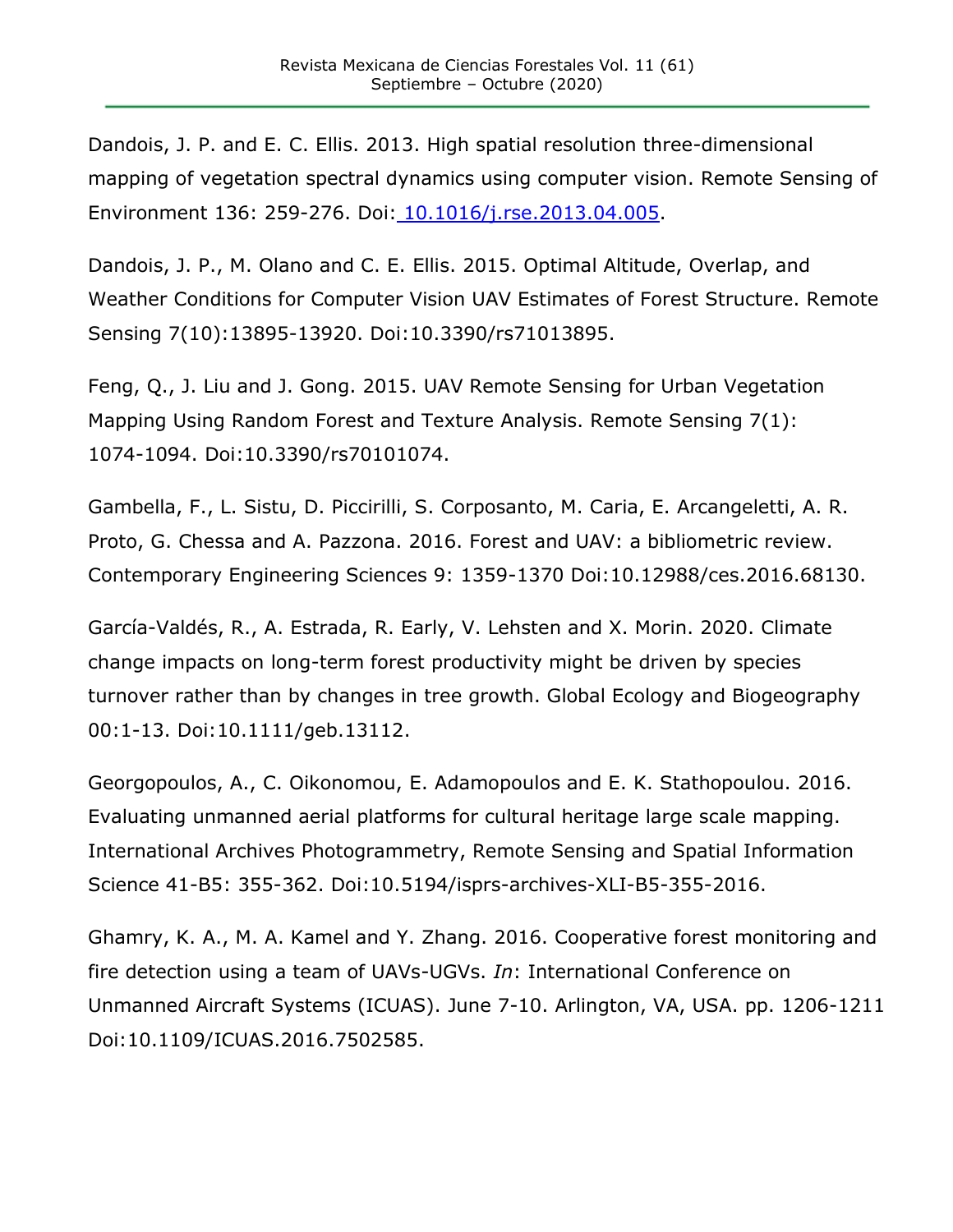Granda-Orive, J. I., A. Alonso-Arroyo, F. García-Río, S. Solano-Reina, C. A. Jiménez-Ruizand y R. Aleixandre-Benavent. 2013. Ciertas ventajas de Scopus sobre Web of Science en un análisis bibliométrico sobre tabaquismo. Revista española de Documentación Científica 36(2):e011. Doi:10.3989/redc.2013.2.941.

Gustafson, E. J. and B. R. Sturtevant. 2013. Modeling Forest Mortality Caused by Drought Stress: Implications for Climate Change. Ecosystems 16(1): 60-74 Doi:10.1007/s10021-012-9596-1.

He, J., Y. Li and K. Zhang. 2012. Research of UAV Flight Planning Parameters. Positioning 3(4): 43-45. Doi:10.4236/pos.2012.34006.

Holopainen, M., M. Vastaranta and J. Hyyppä. 2014. Outlook for the Next Generation's Precision Forestry in Finland. Forests 5(7):1682-1694. Doi:10.3390/f5071682.

International Civil Aviation Organization (ICAO). 2011. ICAO Circular 328. Unmanned Aircraft Systems (UAS). Technical Report. International Civil Aviation Authority. Montreal, Canada. https://www.icao.int/Meetings/UAS/Documents/Circular%20328\_en.pdf (10 de junio de 2020).

Iglhaut, J., C. Cabo, S. Puliti, L. Piermattei, J. O'Connor and J. Rosette. 2019. Structure from Motion Photogrammetry in forestry: a review. Current Forestry Reports 5(3): 155-168. Doi:10.1007/s40725-019-00094-3.

Kachamba, J. D., O. H. Ørka, E. Næsset, T. Eid and T. Gobakken. 2017. Influence of Plot Size on Efficiency of Biomass Estimates in Inventories of Dry Tropical Forests Assisted by Photogrammetric Data from an Unmanned Aircraft System. Remote Sensing 9(6):610. Doi:10.3390/rs9060610.

Kotilainen, J. and T. Rytteri. 2011. Transformation of forest policy regimes in Finland since the 19th century. Journal of Historical Geography 37(4): 429-439. Doi: [10.1016/j.jhg.2011.04.003.](https://doi.org/10.1016/j.jhg.2011.04.003)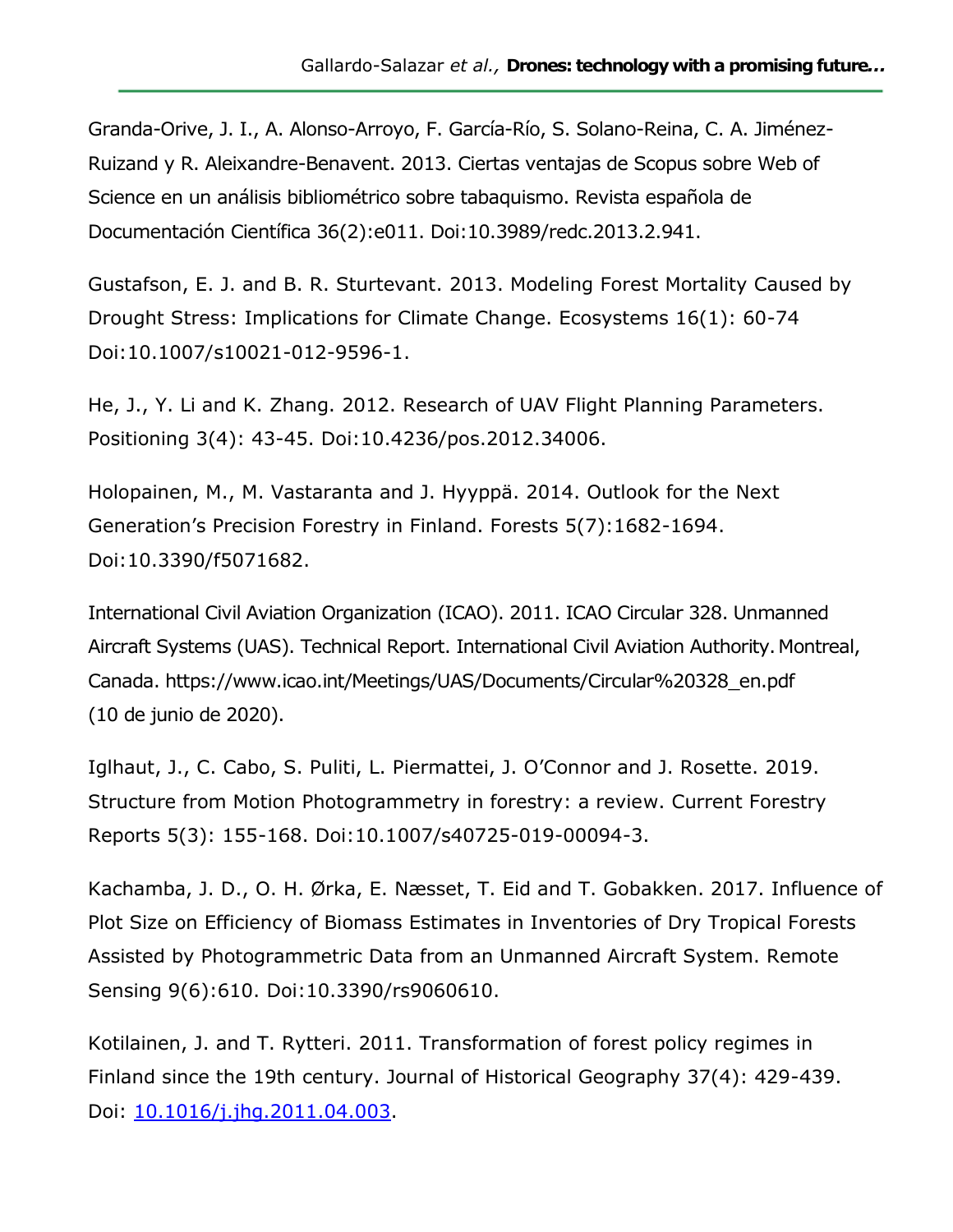Lisein, J., M. Pierrot-Deseilligny, S. Bonnet and P. Lejeune. 2013. A Photogrammetric Workflow for the Creation of a Forest Canopy Height Model from Small Unmanned Aerial System Imagery. Forests 4(4):922-944. Doi:10.3390/f4040922.

Markets and Markets.2019. Unmanned Aerial Vehicle (UAV) Market (2019-2025). [https://www.marketsandmarkets.com/Market-Reports/unmanned-aerial-vehicles](https://www.marketsandmarkets.com/Market-Reports/unmanned-aerial-vehicles-uav-market-662.html)[uav-market-662.html](https://www.marketsandmarkets.com/Market-Reports/unmanned-aerial-vehicles-uav-market-662.html) (9 de noviembre de 2019).

Martínez-Santiago, S., A. Alvarado-Segura, F. J. Zamudio-Sánchez and D. Cristóbal-Acevedo. 2017. Spatio-temporal analysis of forest modeling in Mexico. Revista Chapingo Serie Ciencias Forestales y del Ambiente 23: 5-22. Doi:10.5154/r.rchscfa.2016.01.003.

McKenna, P., P. D. Erskine, A. M. Lechner and S. Phinn. 2017. Measuring fire severity using UAV imagery in semi-arid central Queensland, Australia. International Journal of Remote Sensing 38(14): 4244-4264 Doi:10.1080/01431161.2017.1317942.

Moutinho, O. F. G. 2015. Evaluation of photogrammetric solutions for rpas: commercial vs. open source. Master's Thesis. University of Porto. Porto, Portugal. 121 p.

Näsi, R., E. Honkavaara, P. Lyytikäinen-Saarenmaa, M. Blomqvist, P. Litkey, T. Hakala, N. Viljanen, T. Kantola, T. Tanhuanpää and M. Holopainen. 2015. Using UAV-based photogrammetry and hyperspectral imaging for mapping bark beetle damage at tree-level. Remote Sensing 7(11):15467-15493. Doi:10.3390/rs71115467.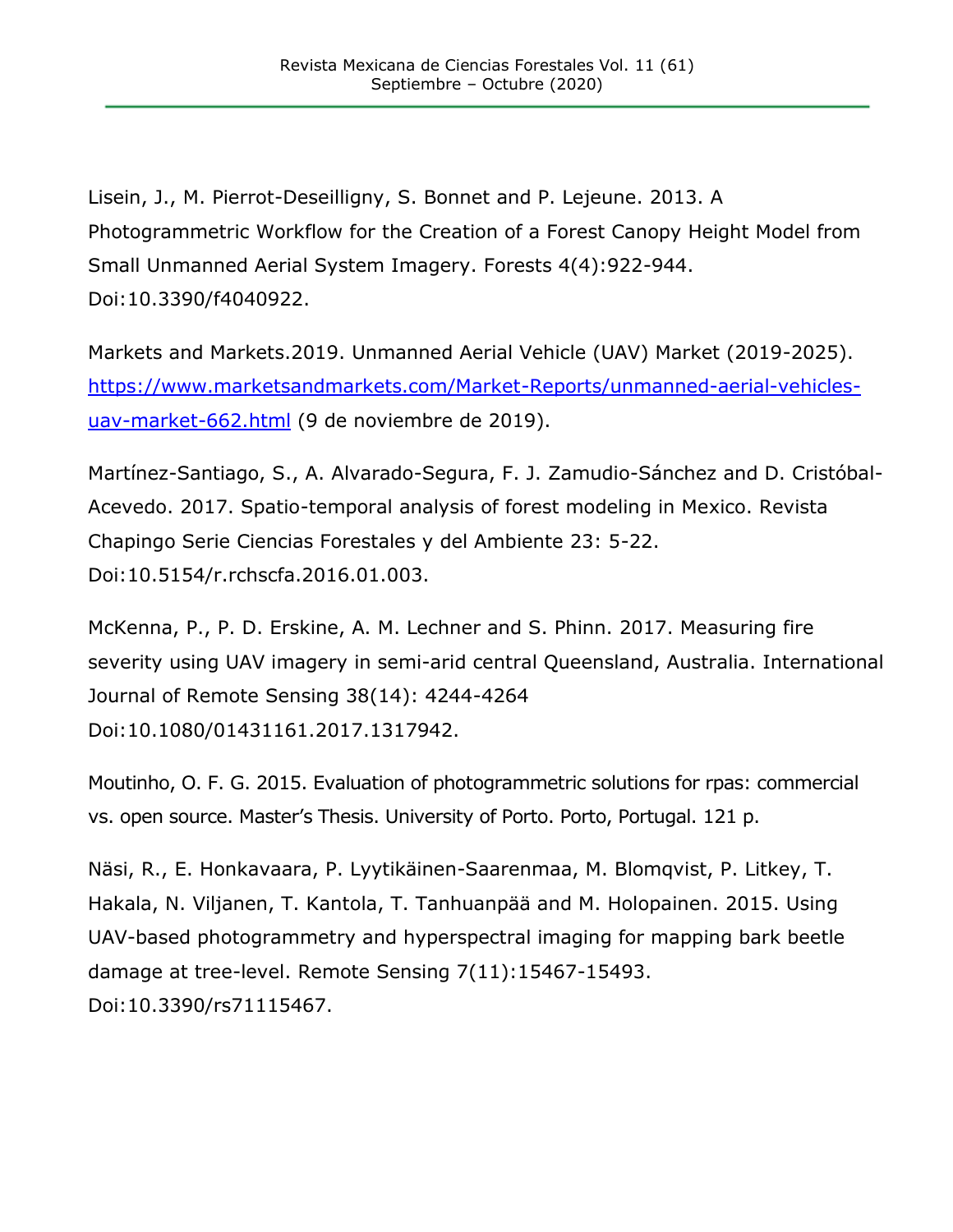Nevalainen, O., E. Honkavaara, S. Tuominen, N. Viljanen, T. Hakala, X. Yu, J. Hyyppä, H. Saari, I. Pölönen, N. N. Imai and M. G. A. Tommaselli. 2018. Individual tree detection and classification with UAV-based photogrammetric point clouds and hyperspectral imaging. Remote Sensing 9(3):185. Doi:10.3390/rs9030185.

Niederheiser, R., M. Mokroš, J. Lange, H. Petschko, G. Prasicek and S. O. Elberink. 2016. Deriving 3D point clouds from terrestrial photographs - comparison of different sensors and software. International Archives of the Photogrammetry, Remote Sensing and Spatial Information Sciences 41-B5: 685-692. Doi:10.5194/isprs-archives-XLI-B5-685-2016.

Organisation for Economic Co-operation and Development (OECD). 2019. Gross domestic spending on R&D (indicator). [https://data.oecd.org/rd/gross-domestic](https://data.oecd.org/rd/gross-domestic-spending-on-r-d.htm#indicator-chart)[spending-on-r-d.htm#indicator-chart](https://data.oecd.org/rd/gross-domestic-spending-on-r-d.htm#indicator-chart) (10 de noviembre de 2019).

Ota, T., M. Ogawa, N. Mizoue, K. Fukumoto and S. Yoshida. 2017. Forest structure estimation from a UAV-based photogrammetric point cloud in managed temperate coniferous forests. Forests 8(9):343. Doi:10.3390/f8090343.

Piao, S., Q. Liu, A. Chen, I. A. Janssens, Y. Fu, J. Dai, L. Liu, X. Lian, M. Shen and X. Zhu. 2019. Plant phenology and global climate change: Current progresses and challenges. Global Change Biology 25(6): 1922-1940. Doi:10.1111/gcb.14619.

Puliti, S., O. H. Ørka, T. Gobakken and E. Næsset. 2015. Inventory of small forest areas using an unmanned aerial system. Remote Sensing 7(8):9632-9654. Doi:10.3390/rs70809632.

Saadatseresht, M., A. H. Hashempour and M. Hasanlou. 2015. UAV photogrammetry: a practical solution for challenging mapping projects. International Archives of the Photogrammetry, Remote Sensing and Spatial Information Sciences 40-1/W5: 619-623. Doi:10.5194/isprsarchives-XL-1-W5-619-2015.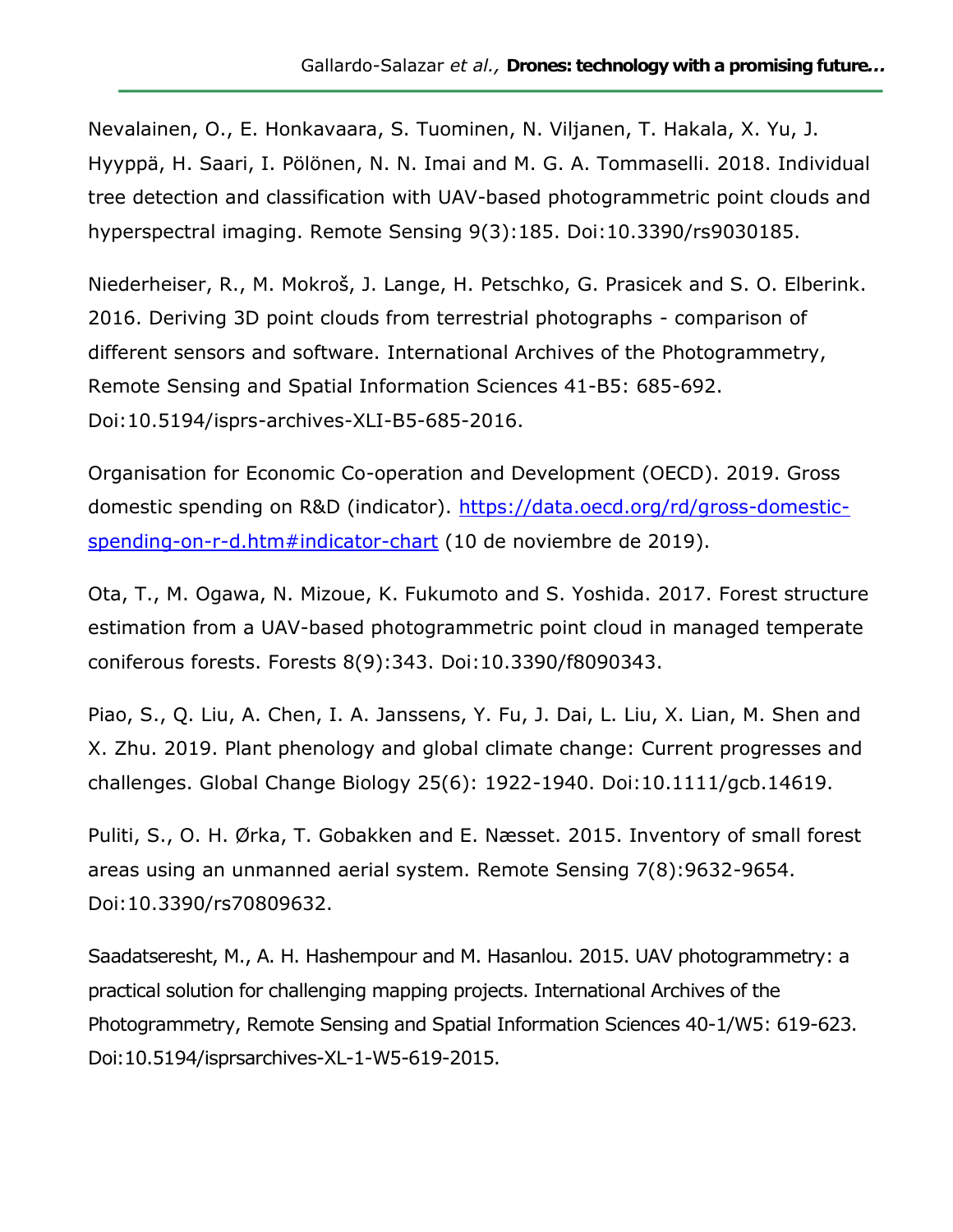Salamí, E., C. Barrado and E. Pastor. 2014. UAV Flight Experiments Applied to the Remote Sensing of Vegetated Areas. Remote Sensing 6(11):11051-11081. Doi:10.3390/rs61111051.

Shaqura, M. and J. Shamma. 2017. An Automated quadcopter cad based design and modeling platform using solidworks api and smart dynamic assembly. *In:* 14th International Conference on Informatics in Control, Automation and Robotics (ICINCO). July 26-28. Madrid, Spain. pp. 122-131 Doi:10.5220/0006438601220131.

Sona, G., L. Pinto, D. Pagliari, D. Passoni and R. Gini. 2014. Experimental analysis of different software packages for orientation and digital surface modelling from UAV images. Earth Science Informatics 7(2): 97-107. Doi:10.1007/s12145-013-0142-2.

Tahar, K. and A. Ahmad. 2013. An Evaluation on fixed wing and multi-rotor uav images using photogrammetric image processing. World Academy of Science, Engineering and Technology, Open Science Index 73. International Journal of Computer and Information Engineering 7(1): 48-52 Doi[:10.5281/zenodo.1078074.](https://doi.org/10.5281/zenodo.1078074)

Van, N. J. and L. Waltman. 2019. VOSviewer manual, Leiden: Univeristeit Leiden. Leiden, The Netherlands. 53 p.

Vásquez-García, I., V. M. Cetina-Alcalá, R. Campos-Bolaños y L. F. Casal-Ángeles. 2016. Evaluación de plantaciones forestales en tres comunidades de la mixteca alta oaxaqueña. Agroproductividad 9(2):12-19. [http://revista](http://revista-agroproductividad.org/index.php/agroproductividad/article/view/716/585)[agroproductividad.org/index.php/agroproductividad/article/view/716/585.](http://revista-agroproductividad.org/index.php/agroproductividad/article/view/716/585) (10 de junio de 2020).

Vicente-Serrano, S. M., J. J. Camarero, J. M. Olano, N. Martín-Hernández, M. Peña-Gallardo, M. Tomás-Burguera, A. Gazol, C. Azorin-Molina, U. Bhuyan and A. El Kenawy. 2016. Diverse relationships between forest growth and the Normalized Difference Vegetation Index at a global scale. Remote Sensing of Environment 187: 14-29. Doi[:10.1016/j.rse.2016.10.001.](https://doi.org/10.1016/j.rse.2016.10.001)